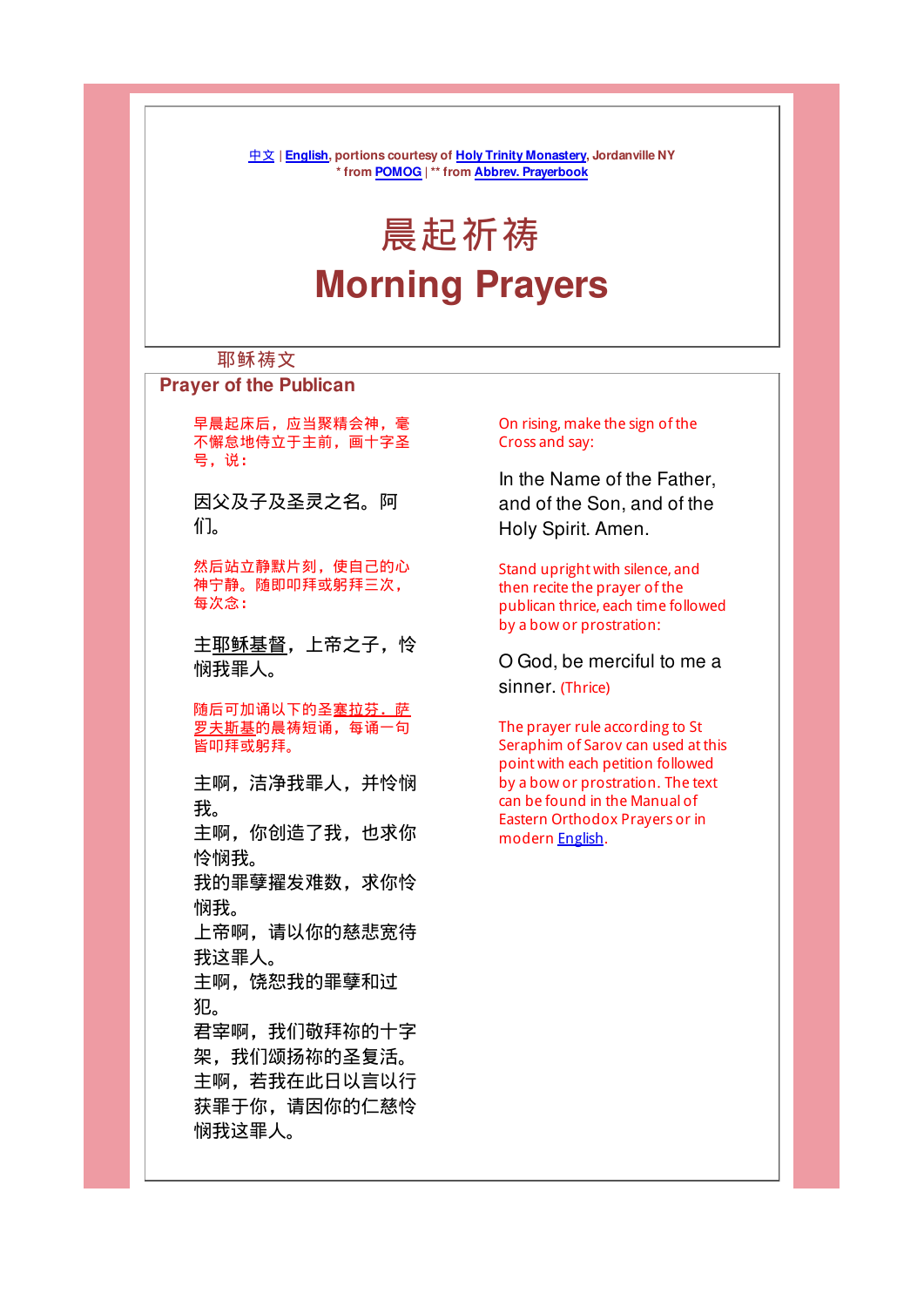#### 三圣祈祷文

#### Trisagion Prayers

#### 随后开始念以下的晨祷经文:

主耶稣基督,上帝之子,藉 着你至洁之母和诸圣的祈 祷,求你怜悯我们。阿们。

荣耀归于你,我们的上帝, 荣耀归于你。

天上的君王,护慰者,真理 之灵,无所不在,充盈万有 者,圣善的宝藏,赋予生命 者:求你降临并居住在我们 内,洗净我们的一切污秽, 圣善者啊, 拯救我们 的灵 魂!

圣哉上帝,圣哉大能者,圣 哉永生者,怜悯我们。 (三 遍)

荣耀归于父、及子、及圣 灵,从今日到永远,世世无 尽。阿们。

至圣三位一体,怜悯我们; 主,清除我们的罪恶;君 宰,赦免我们的过犯;圣 者,因你的名垂顾并医治我 们的病弱。

求主怜悯。 (三遍)

荣耀归于父、及子、及圣 灵,从今日到永远,世世无 尽。阿们。

#### Afterwards, recite the following:

O Lord Jesus Christ, Son of God, for the sake of the prayers of Thy most pure Mother and all the saints, have mercy on us. Amen. \*

Glory to Thee, our God, glory to Thee.

Heavenly King, Comforter, Spirit of Truth, Who art everywhere present and fillest all things, Treasury of good gifts and Giver of Life, come and abide in us, and cleanse us of all impurity, and save our souls, O Good One.

Holy God, Holy Mighty, Holy Immortal One, have mercy on us. (thrice)

Glory to the Father, and to the Son, and to the Holy Spirit, now and ever, and to the ages of ages. Amen.

Most Holy Trinity, have mercy on us. O Lord, wash away our sins, O Master, pardon our transgressions. O Holy One, visit and heal our infirmities, for Thy Name's sake.

Lord, have mercy. (3 times.)

Glory to the Father, and to the Son and to the Holy Spirit, now and ever, and to the ages of ages. Amen.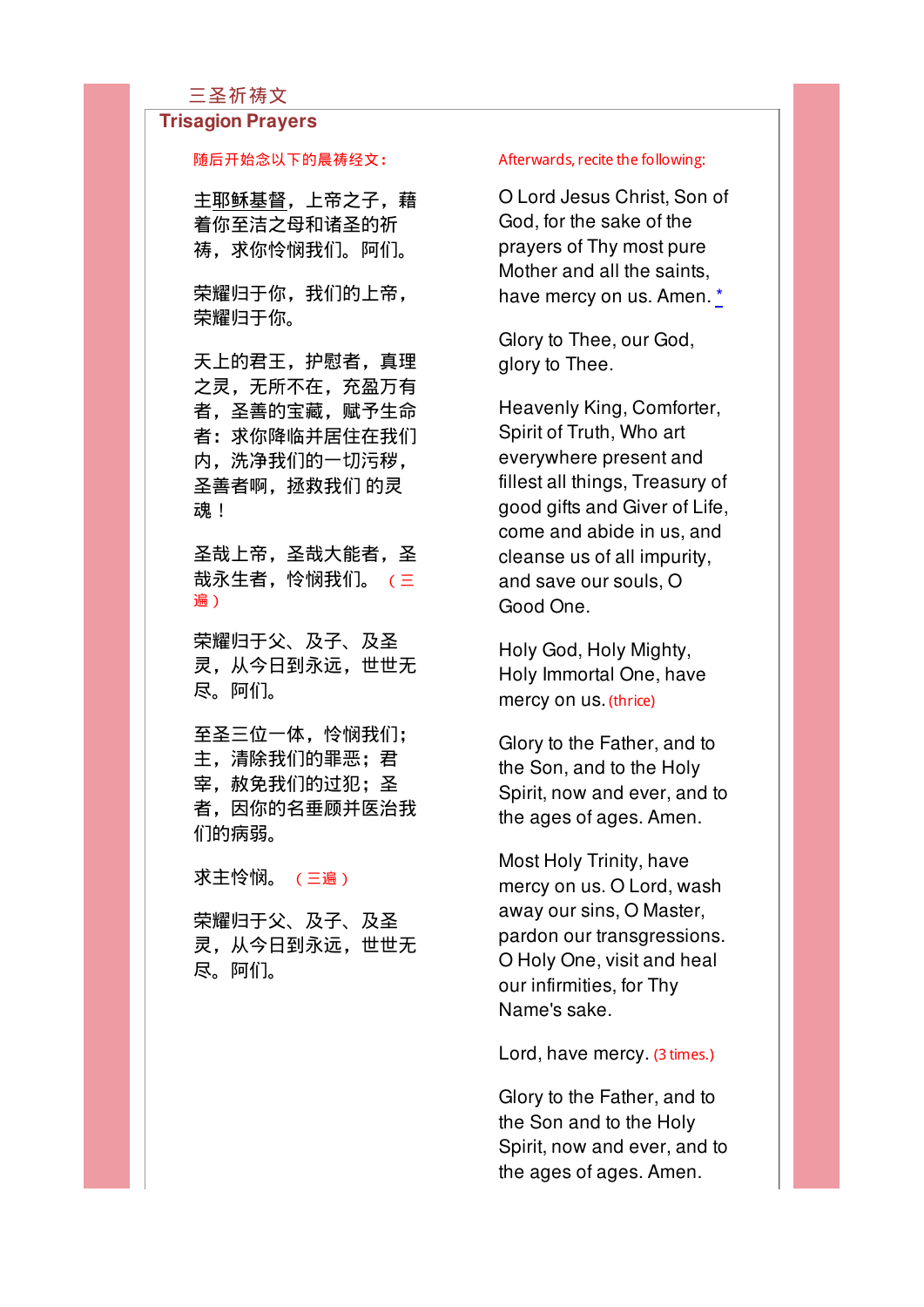## 我们在天上的父

#### Our Father

我们在天上的父,愿你的名 被尊为圣,愿你的国来临, 愿你的旨意承行于地,如于 天。我们的日用粮,求你今 天赐给我 们;宽免我们的罪 债,犹如我们宽免亏 负我们 的人;不要让我们陷入诱 惑,但救我们脱离那邪恶 者。

#### 若有司祭在场,则加上惯常的结 语:

因为国度、权柄、荣耀都归 于你,父、子及圣灵,从今 日到永远,世世无尽。阿 们。

#### 当没有司祭在场时则念:

因我们诸圣教父的代祷,主 耶稣基督我们的上帝,求你 怜悯并拯救我们。阿们。

Our Father, Who art in heaven, hallowed be Thy Name. Thy kingdom come. Thy will be done, on earth as it is in heaven. Give us this day our daily bread. And forgive us our debts as we forgive our debtors. And lead us not into temptation; but deliver us from the evil one.

#### If there be a priest, he says:

For Thine is the kingdom, the power and the glory, of the Father, and of the Son, and of the Holy Spirit, now and ever, and to the ages of ages. Amen.

#### If there be no priest, say:

Through the prayers of our holy Fathers, Lord Jesus Christ our God, have mercy upon us and save us. Amen.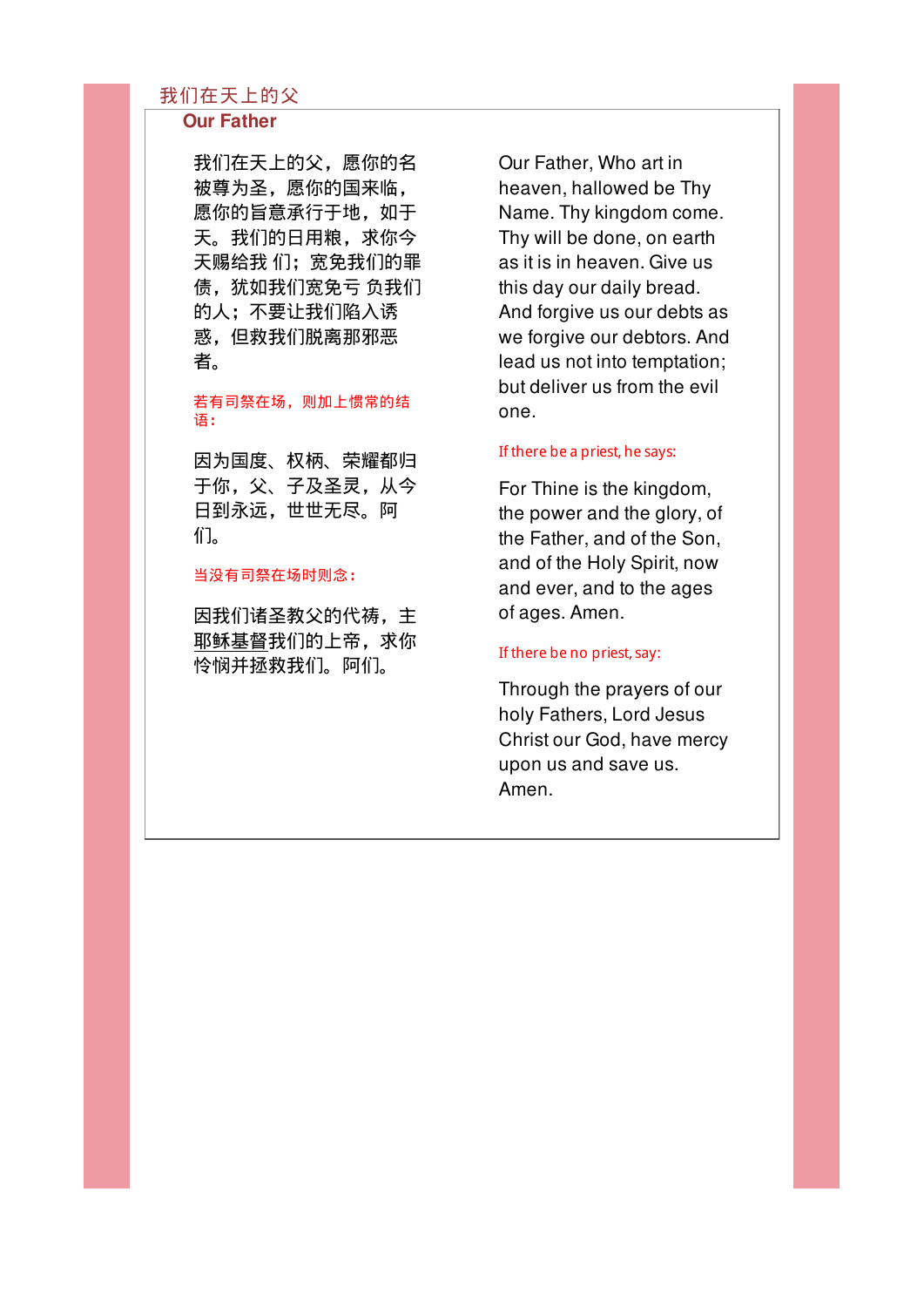## 向至圣圣三的圣颂

### The Troparia to the Holy Trinity

从睡梦中醒来,我们即刻敬 拜你,当受赞颂者;并向 你,大能者,咏唱天使的颂 歌:圣哉!圣哉!圣哉!归 于你上帝,因着诞神女,求 你怜悯我们。

## 荣耀归于父、及子、及圣 灵,

主啊,你既从床榻和睡眠中 将我唤醒,求你光照我的精 神和心灵,开启我的唇舌, 好能赞美你,至圣圣三:圣 哉!圣哉!圣哉!归于你上 帝,因着诞神女,求 你怜悯 我们。

从今日到永远,世世无尽。 阿们。

审判者将突然降临,每个人 的行径都要暴露无遗;但在 子夜,让我们怀着敬畏呼 求:圣哉!圣哉!圣哉!归 于你上帝,因着诞神女,求 你怜悯我们。

求主怜悯 (十二遍)

As we rise from sleep we worship Thee, O good and powerful Lord, and to Thee we sing the Angel's hymn: Holy, Holy, Holy art Thou, O God; through the Mother of God, have mercy on us.

Glory to the Father, and to the Son, and to the Holy Spirit.

Having raised me from bed and sleep, O Lord, enlighten my mind, and open my heart and lips to praise Thee, O Holy Trinity: Holy, Holy, Holy art Thou, O God; through the Mother of God, have mercy on us.

Now and ever, and to the ages of ages. Amen.

Suddenly the Judge will come, and the deeds of each will be laid bare; but at midnight let us cry with fear: Holy, Holy, Holy art Thou, O God; through the Mother of God, have mercy on us.

Lord, have mercy. (12 times.)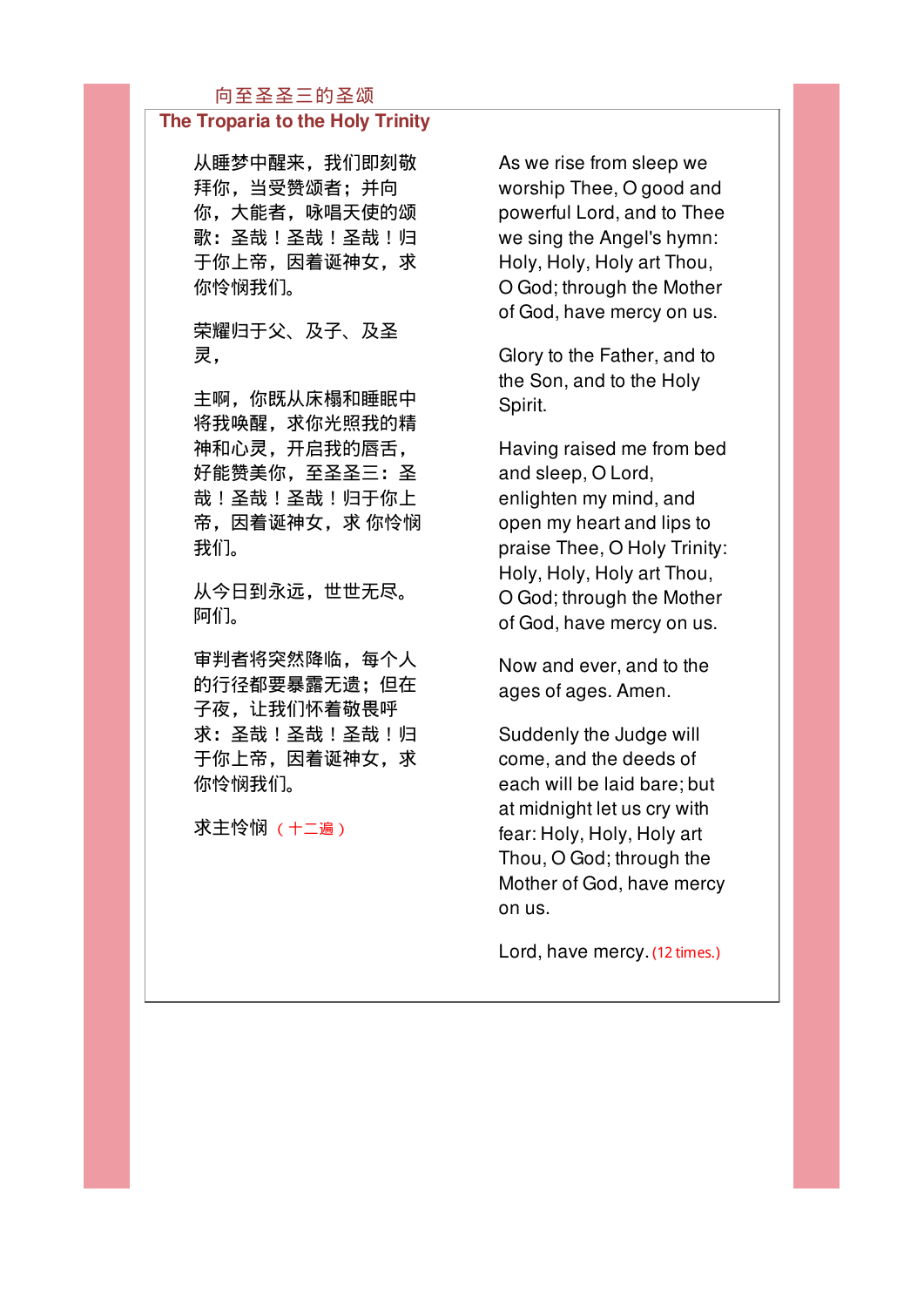#### 大圣巴西略所作向至圣圣三的祝文 Prayer of St. Basil the Great to the Most Holy Trinity

从睡梦中醒来,我即感谢 你,至圣圣三,因着你丰厚 的慈善和宽仁,你并没有对 我的懈惰和罪孽动怒,也没 有因我的过犯将我毁灭,却 显示了你对世人恒常的爱, 当 我躺卧于绝望中时,你扶 助我复起,使我值守晨更, 颂扬你的权能。如今,求你 光照我心灵的眼目,开启我 的唇舌,好能学习你的圣 言,明了你的诫命,遵循你 的旨 意,以衷心的敬慕歌颂 你,并赞美你──父及子及 圣灵──至圣的名,从今日 到永远,世世无尽。阿们。

前来,让我们敬拜俯伏于上 帝,我们的君王。 (叩拜或躬 拜)

前来,让我们敬拜俯伏于上 帝基督,我们的君王。 (叩 拜或躬拜)

前来,让我们敬拜俯伏于上 帝基督,我们的君王面前。 (叩拜或躬拜)

As I rise from sleep I thank Thee, O Holy Trinity, for through Thy great goodness and patience Thou wast not angered with me, an idler and sinner, nor hast Thou destroyed me in my sins, but hast shown Thy usual love for men, and when I was prostrate in despair, Thou hast raised me to keep the morning watch and glorify Thy power. And now enlighten my mind's eye and open my mouth to study Thy words and understand Thy commandments and do Thy will and sing to Thee in heartfelt adoration and praise Thy Most Holy Name of Father, Son and Holy Spirit, now and ever, and to the ages of ages. Amen.

O come let us worship God our King.

O come let us worship and fall down before Christ our King and our God. O come let us worship and fall down before Christ Himself, our King and our God.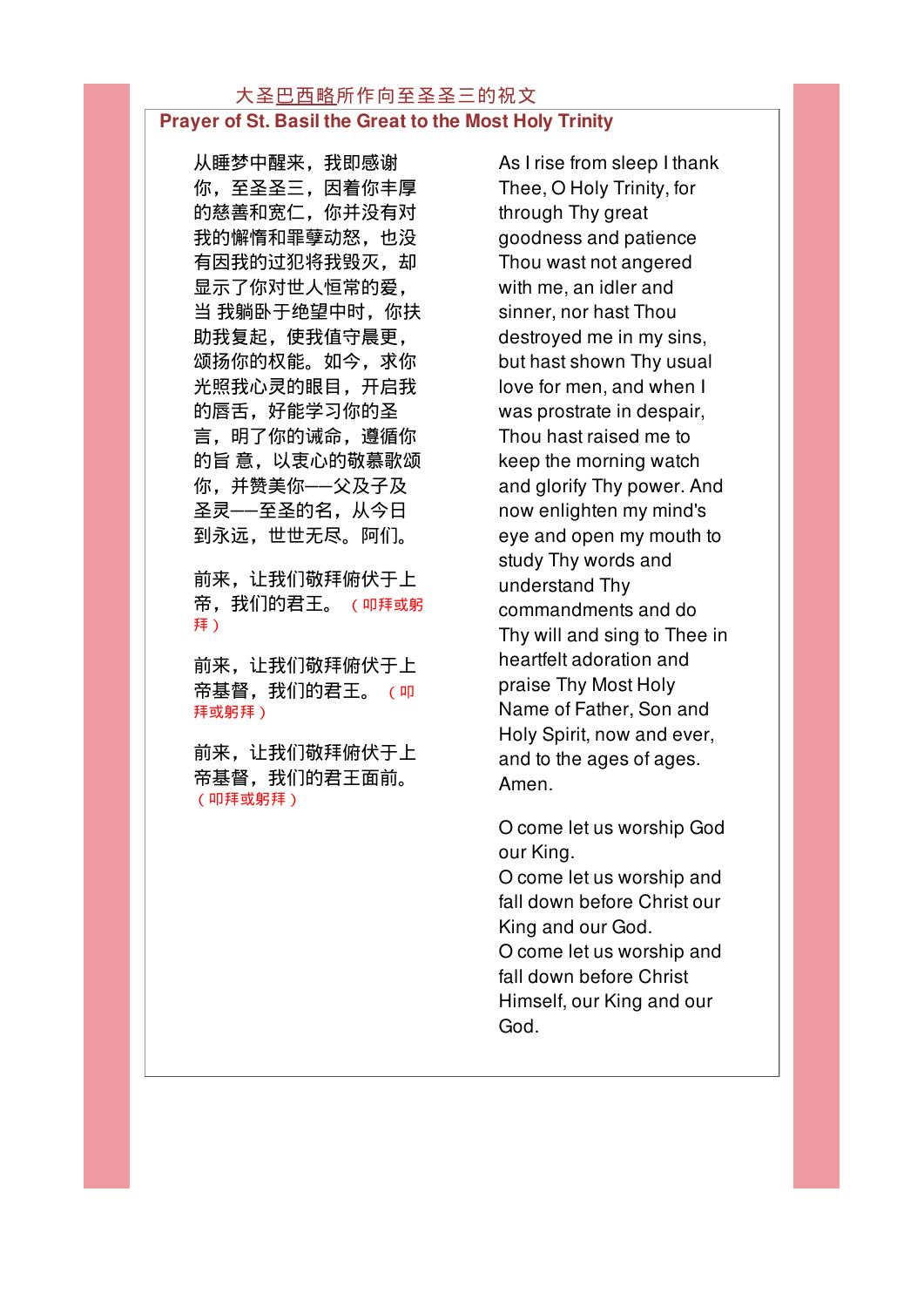上帝啊,求祢按照祢伟大的 仁慈怜悯我,依你丰厚的慈 爱抹去我的过犯。由我的不 义中,求你全然洗濯我,由 我的罪恶中,求你洁净我。 因为我知道自己的不义,我 的罪恶常在我的面前。我犯 罪惟独忤逆了你,并在你面 前行此恶事,以致在你的断 语中显示了你的公义,在你 的审判中表明了你的正直。 诚然,我在不义中被孕育, 在罪孽中我的母亲生养了 我。诚然,你爱慕真实,曾 将你智能的密藏和隐秘显明 于我。你要以牛膝草涤洒 我,而我将被洁净;你要洗 濯我,而我将比雪更白。你 要使我得闻欢欣和喜乐;受 挫的骨骸将要踊跃。求你转 面勿视我的罪恶,并抹去我 的诸般愆尤。上帝啊,求造 洁净之心于我内,并复兴正 气之灵于我衷。不要从你的 面前把我抛弃,不要由我身 上将你的圣灵收回。求使我 重获你救恩的喜乐,并以你 的宰治之灵坚固我。我要向 背道者教导你的道路,而不 敬者将回头复归于你。上帝 啊,我救恩的上帝,求你解 救我脱免血债;我的舌头将 欢呼于你的义德。主,求你 开启我的双唇,我的口要赞 美你。因你若愿享祭祀,我 已然奉献;全燔祭并不会中 悦于你。应献于上帝的祭祀 是痛悔的精神;上帝决不轻 视破碎谦卑的心。主,求你 以你的眷爱施恩于熙雍,使 耶路撒冷城垣得以重建,那 时你将悦纳公义之祭,牺牲 和全燔祭;那时人们必将牛

Have mercy on me, O God, according to Thy great mercy; and according to the multitude of Thy compassions, blot out my transgression. Wash me thoroughly from my iniquity, and cleanse me from my sin. For I realize my iniquity, and my sin is before me continually. Against Thee only have I sinned I and done evil in Thy sight, that Thou mayest be justified in Thy words and win when Thou art judged.For, behold, I was conceived in iniquities, and in sins did my mother desire me. For, lo, Thou lovest truth; the unknown and secret things of Thy wis dom Thou hast made known to me. Thou shalt sprinkle me with hyssop, and I shall be cleansed; Thou shalt wash me, and I shall become whiter than snow.Thou shalt make me hear joy and gladness; the bones that have been humbled will rejoice. Turn Thy face from my sins, and blot out all my iniquities.Create in me a clean heart, O God; and renew a right spirit within me. Cast me not away from Thy face, I and take not Thy Holy Spirit from me. Restore to me the joy of Thy salvation, and confirm me with a princely spirit. I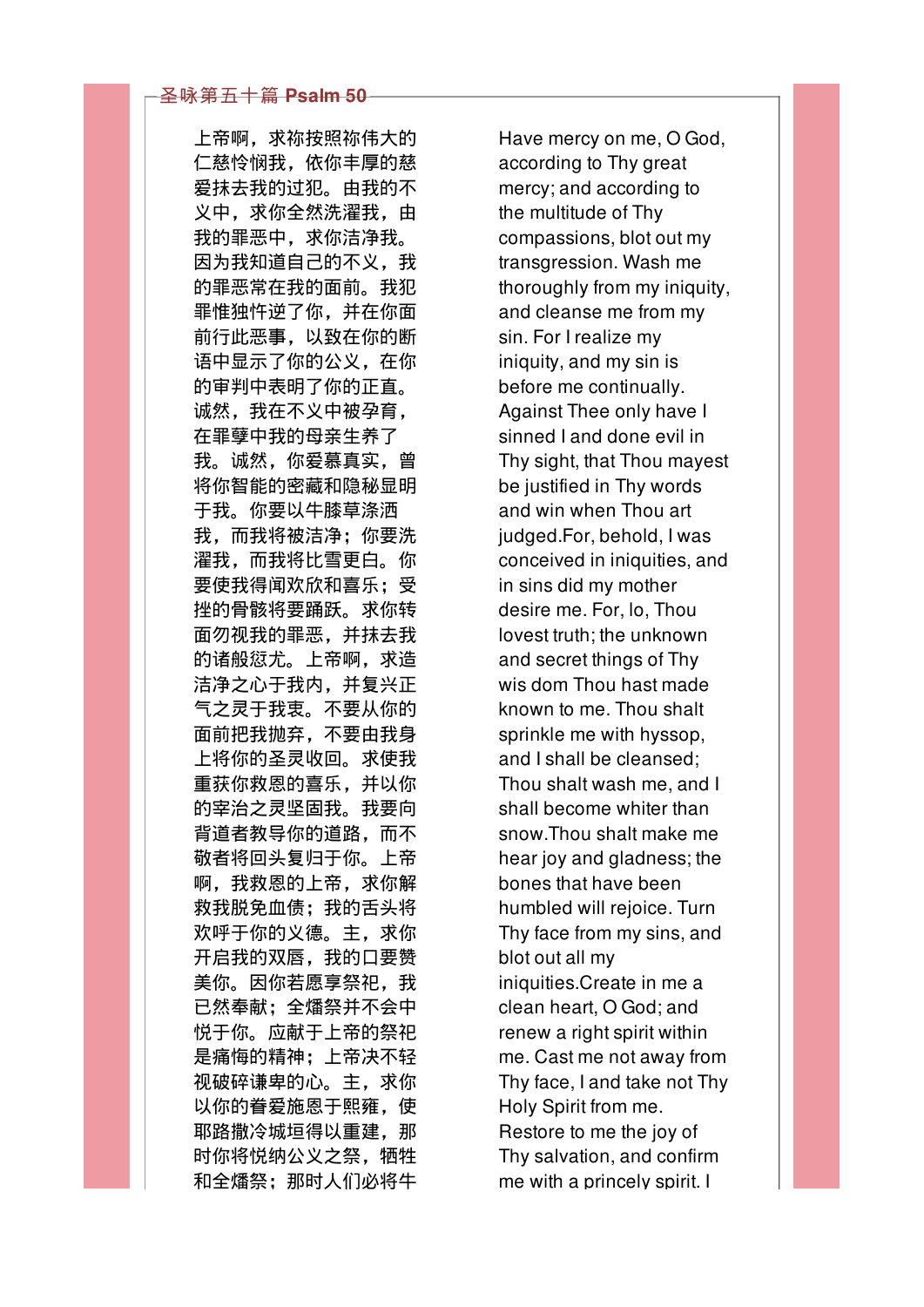## 信经 The Creed

## (Symbol of Faith)

我信唯一的上帝,全能的 父,天地及一切有形无形万 物的创造者。

我信唯一的主耶稣基督,上 帝的独生子,在万世之前, 由父所生,出自光明的光 明,出自真上帝的真上帝, 受生而非被造,与父同一性 体,万物籍他而造成。为了 我们人类,并为了我们的得 救,从天降下,由圣灵和童 贞玛利亚取得肉躯,而成为 人。为了我们,在般雀比拉 多手下,被钉十字架,受难 而被埋葬。依圣经所言,在 第三日他复活了,升了天, 坐在父的右边。将在荣耀中 再来,审判生者死者,的国 度万世无终。

我信圣灵,主,生命的赋予 者,自父而发,和父及子同 受敬拜同享荣耀,曾籍先知 们发言。

我信唯一、神圣、大公、传 自使徒的教会。我确认赦罪 的圣洗,只有一个。我期待 死者的复活,及来世的生 命。阿们。

I believe in one God, Father, Almighty, Maker of heaven and earth, and of all things visible and invisible: And in one Lord Jesus Christ, the only-begotten Son of God; begotten of the Father before all ages; Light from Light, True God from True God, begotten, not made, of One Essence with the Father, through Whom all things were made: Who for us men, and for our salvation, came down from Heaven, and was incarnate by the Holy Spirit and the Virgin Mary, and became Man: And was crucified for us under Pontius Pilate, and suffered and was buried: And He rose on the third day according to the Scriptures: And ascended into Heaven, and sits at the right hand of the Father: And He is coming again with glory to judge the living and the dead; And His Kingdom will have no end: And in the Holy Spirit, the Lord, the Giver of the Life, Who proceeds from the Father, Who with the Father and the Son is equally worshipped and glorified, Who spoke by the Prophets: And in One, Holy, Catholic and Apostolic Church. I confess one Baptism for the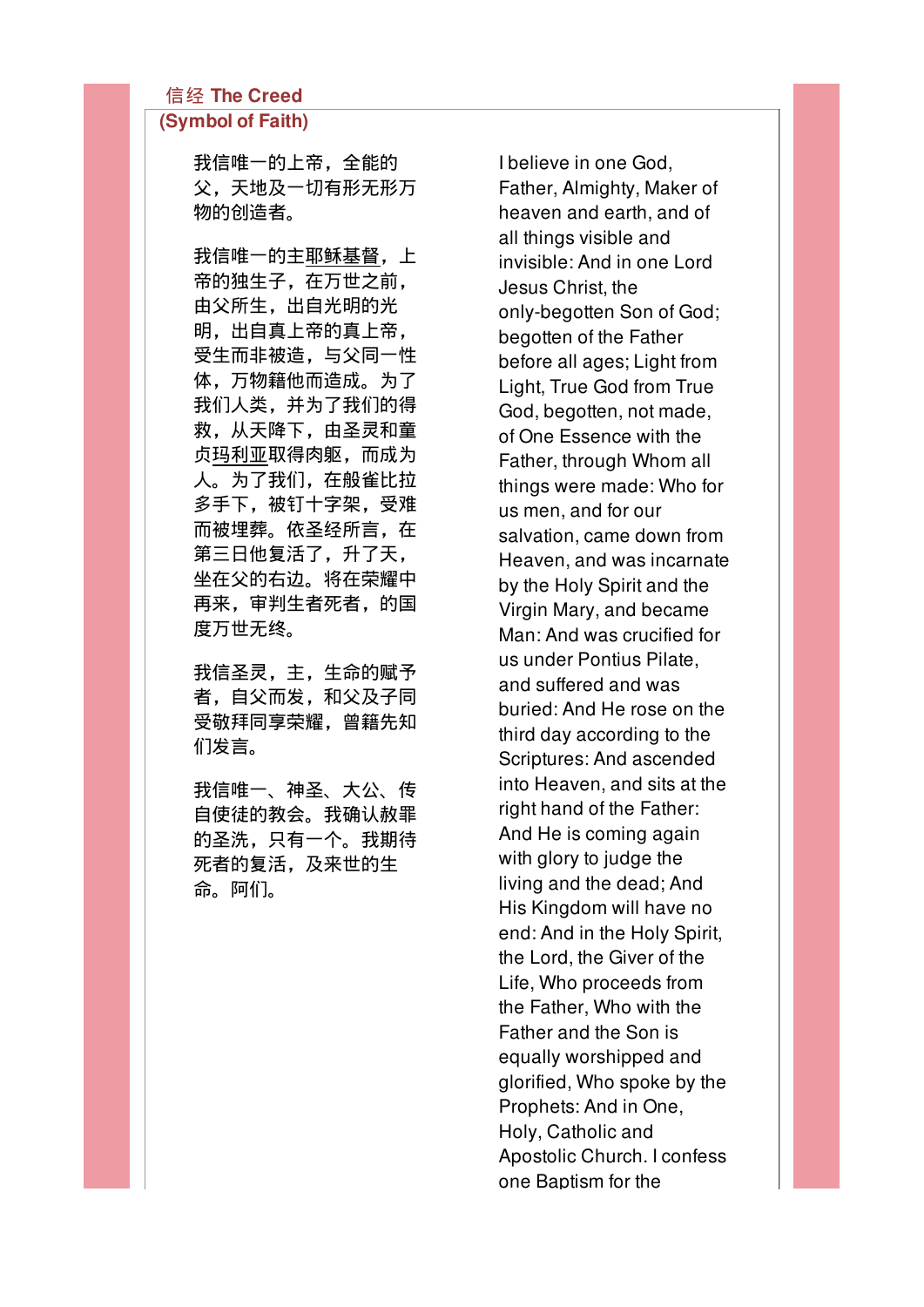## 祝文一,大圣玛加里所作

### Prayer 1, of St. Macarius the Great

上帝,求你洁净我这罪人, 因我未尝在你面前行善;求 你解救我脱离那邪恶者,并 愿你的旨意承行于我,使我 得以不受责罚地开启我不配 的唇舌,赞美你──父及子 及圣灵──的圣名,从今日 到永远,世世无尽。阿们。

O God, cleanse me, a sinner, for I have never done anything good in I Thy sight; deliver me from the evil I one, and may Thy will be in me, that I may open my unworthy mouth without condemnation, and praise Thy holy Name of Father, Son and Holy Spirit, now and ever, and to the ages of ages. Amen.

## 祝文二,大圣玛加里所作 Prayer 2, of St. Macarius the Great

从睡梦中醒来,我即向你 ──救主──献上这子夜的颂 歌,我向你俯伏呼求说:请 勿令我昏睡于罪恶的死亡 中,甘愿为我们被钉十字架 者,请向我施以慈悯。当我 倒卧于懈惰中时,请急速扶 持我复起,当我肃立祈祷 时,请救助我。夜晚的睡眠 已毕,基督我们的上帝,请 恩赐我无罪无咎地善度此 日,并拯救我。

Having risen from sleep, I offer Thee, O Saviour, the midnight song, and I fall down and cry unto Thee: grant me not to fall asleep in the death of sin, but have compassion on me, O Thou Who wast voluntarily crucified, and hasten to raise me who am prostrate in idleness, and save me in prayer and intercession, and after the night's sleep, bless me with a sinless day O Christ, our God, and save me.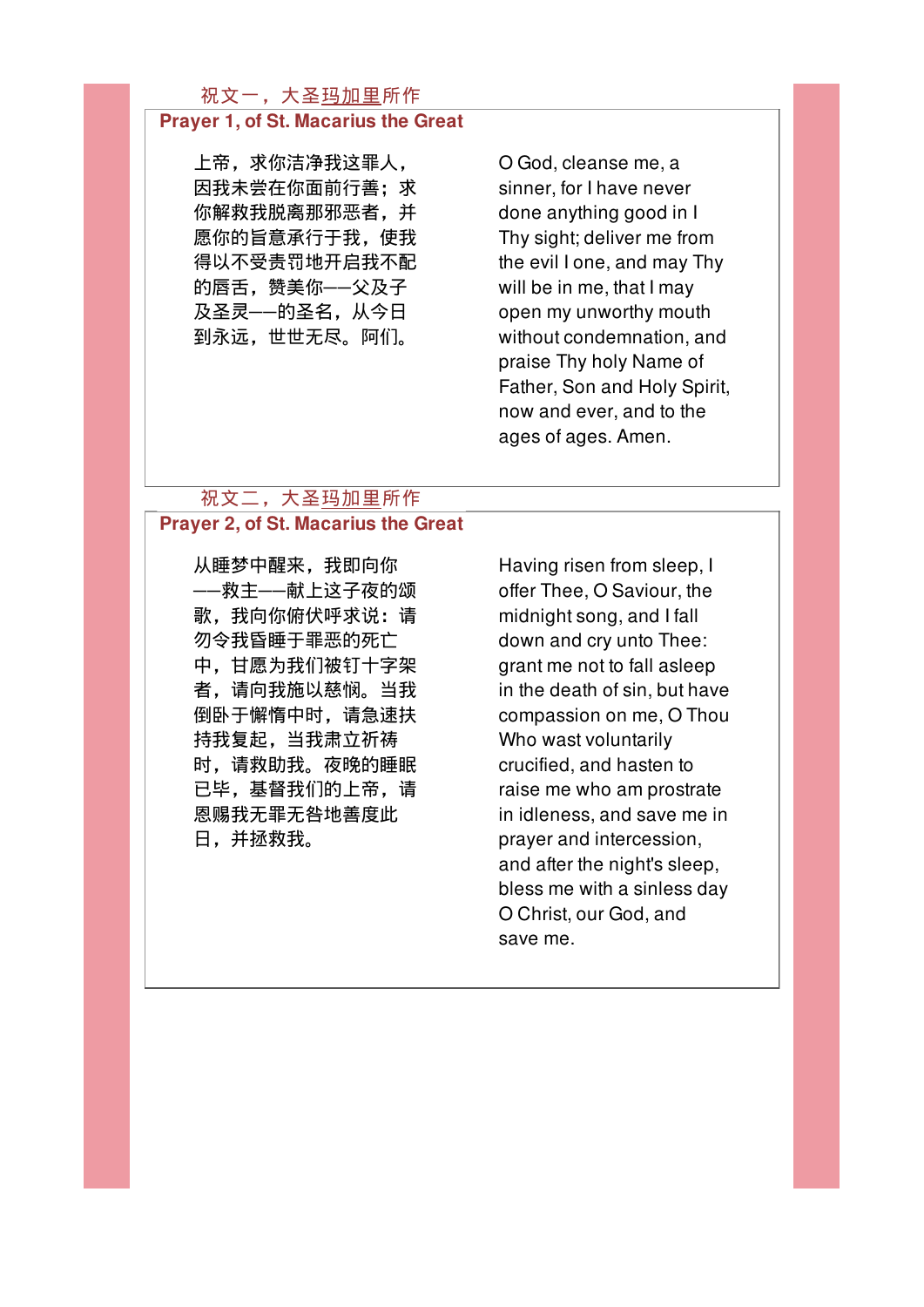## 祝文三,大圣玛加里所作

## Prayer 3, of St. Macarius the Great

从睡梦中醒来,我即向你奔 赴,君宰,热爱世人者,靠 托你的慈悲,我将竭力完成 对你的事工。我祈求你, 援 助我于时时刻刻,护佑我于 万事万物。解救我脱离此世 的种种邪恶,以及魔鬼的一 切攻击。拯救我,并引领我 进入你永恒的国度。因为你 是我的创造者,也是一切圣 善事物的赋予者和供给者, 我将所有希望都寄予你,并 归荣耀于你,从今日到永 远,世世无尽。阿们。

Having risen from sleep I hasten to Thee, O Lord, Lover of men, and by Thy loving-kindness I strive to do Thy work, and I pray to Thee: help me at all times, in everything, and deliver me from every evil thing of the world and every attack of the devil, and lead me into Thine eternal Kingdom. For Thou art my Creator, the Giver and Provider of everything good, and all my hope is in Thee, and to Thee I send up glory, now and ever, and to the ages of ages. Amen.

#### 祝文四,大圣玛加里所作

#### Prayer 4, of St. Macarius the Great

主啊,因着你丰厚的仁爱和 伟大的慈悯,求你赏赐我, 你的仆役,得以善度此夜的 余时,免遭邪恶仇敌的诱 惑。君宰,万有的创造者, 请赏赐我在你的真光中,怀 着被启明的心灵,承行你的 旨意,从今日到永远,世世 无尽。阿们。

O Lord, Who in Thy abundant goodness and Thy great compassion hast granted me, Thy servant, to pass the time of this night without the temptation of any opposing evil, Lord and Creator of all, by Thy true light and with an enlightened heart grant me to do Thy will, now and ever, and to the ages of ages. Amen.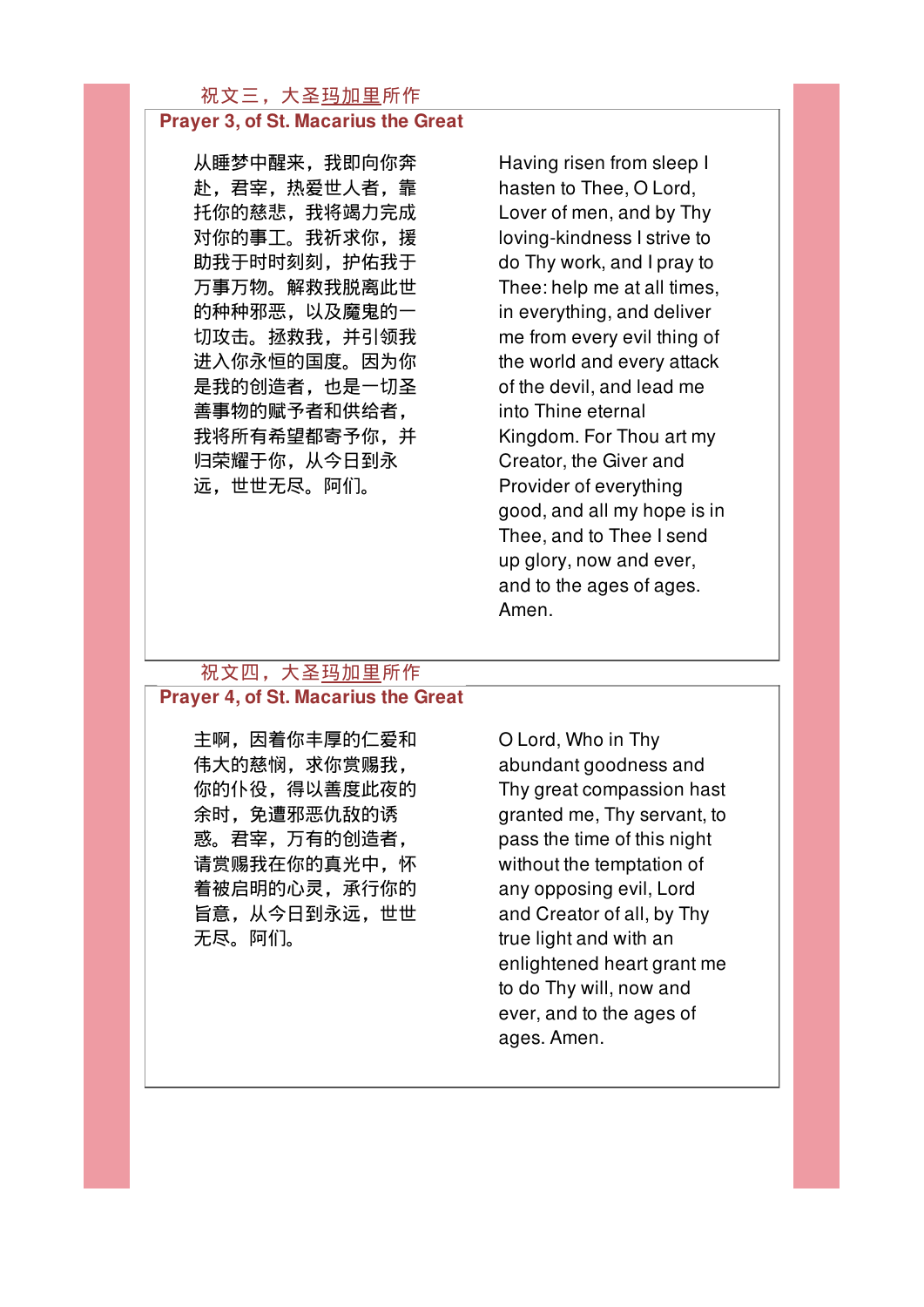## 祝文五,大圣玛加里所作

## Prayer 5, of St. Macarius the Great

主,全能的上帝,你由你天 国的威能军旅聆纳三圣赞, 也求你悦纳我──你的不堪 之仆所献上的子夜颂歌。并 求赐我在一生的岁月中,得 以时时刻刻归荣耀于你── 父及子及圣灵,从今日到永 远,世世无尽。阿们。

Almighty Lord God, Who dost receive from Thy Heavenly Powers the thrice-holy hymn, receive also from me, Thy unworthy servant, this song of the night, and grant me every year of my life and at every hour to send up glory to Thee, Father, Son and Holy Spirit, now and ever, and to the ages of ages. Amen.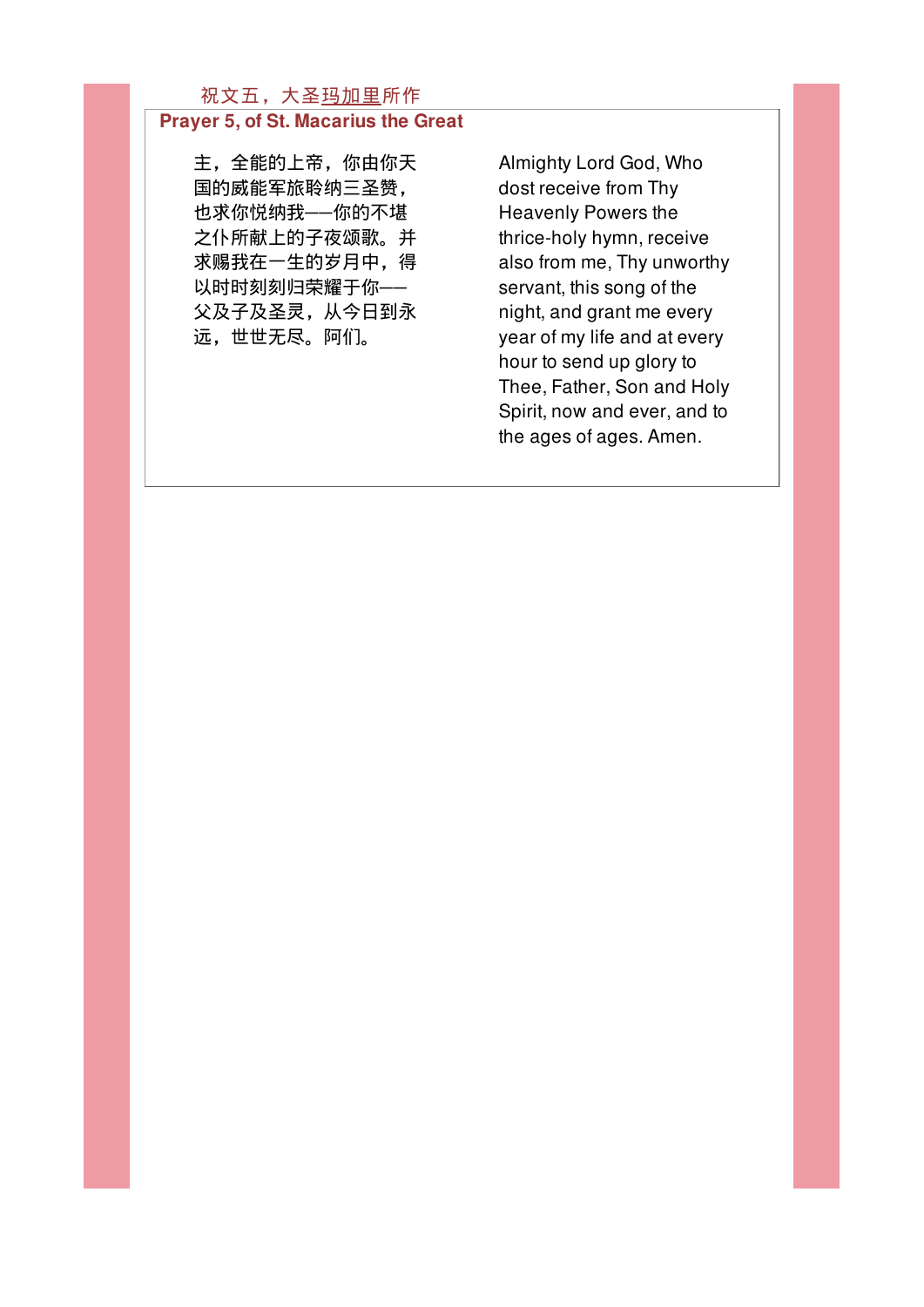#### 祝文六,大圣巴西略所作 Prayer 6, of St. Basil the Great

全能的主,威能天军和诸血 肉凡躯的上帝,你居于至高 而垂视卑微,你鉴察我们的 内心和情感,你洞见世人的 隐秘。你是无变化,无改 易,无始无瑕的永恒光明; 不朽的君王,而今请收纳我 们不洁的唇舌向你奉上的祈 祷;我们由思言行为所犯的 一切罪过,不论出自有意无 意,都求你赦免,并求你洗 净我们肉身和灵魂的一切污 秽。求赐我们以不眠之心和 儆醒之灵度过此生的每个夜 晚;恒常期盼你的独生子, 我们的主上帝,救主耶稣基 督显现的光辉之日的到来, 那时,万民的审判者将在荣 耀中降临,按照每个人的行 为施与赏罚;愿那时候,我 们不是陷于昏睡或旷闲,而 是儆醒自制,时刻预备同他 共享永福之乐,进入他荣耀 的神圣殿宇,在那里欢宴者 的歌声永不停止,那些瞻仰 你圣容无可言喻之美善的人 的喜乐是无穷的。因你是启 明和圣化万有的真光,所有 受造物都歌颂你,世世无 尽。阿们。

Almighty Lord, God of the Powers and of all flesh, Who livest in the highest and carest for the humble, Who searchest our hearts and affections, and clearly foreknowest the secrets of men; eternal and everliving Light, in Whom is no change nor shadow of variation; O Immortal King, receive our prayers which at the present time we offer to Thee from unclean lips, trusting in the multitude of Thy mercies. Forgive all sins committed by us in thought, word or deed, consciously or unconsciously, and cleanse us from all defilement of flesh and spirit. Grant us to pass the night of the whole present life with wakeful heart and sober thought, ever expecting the coming of the radiant day of the appearing of Thy only-begotten Son, our Lord and God and Saviour, Jesus Christ, when the Judge of all will come with glory to render to each according to their deeds. May we not be found fallen and idle, but awake and alert for action, ready to accompany Him into the joy and divine palace of His glory, where there is the ceaseless sound of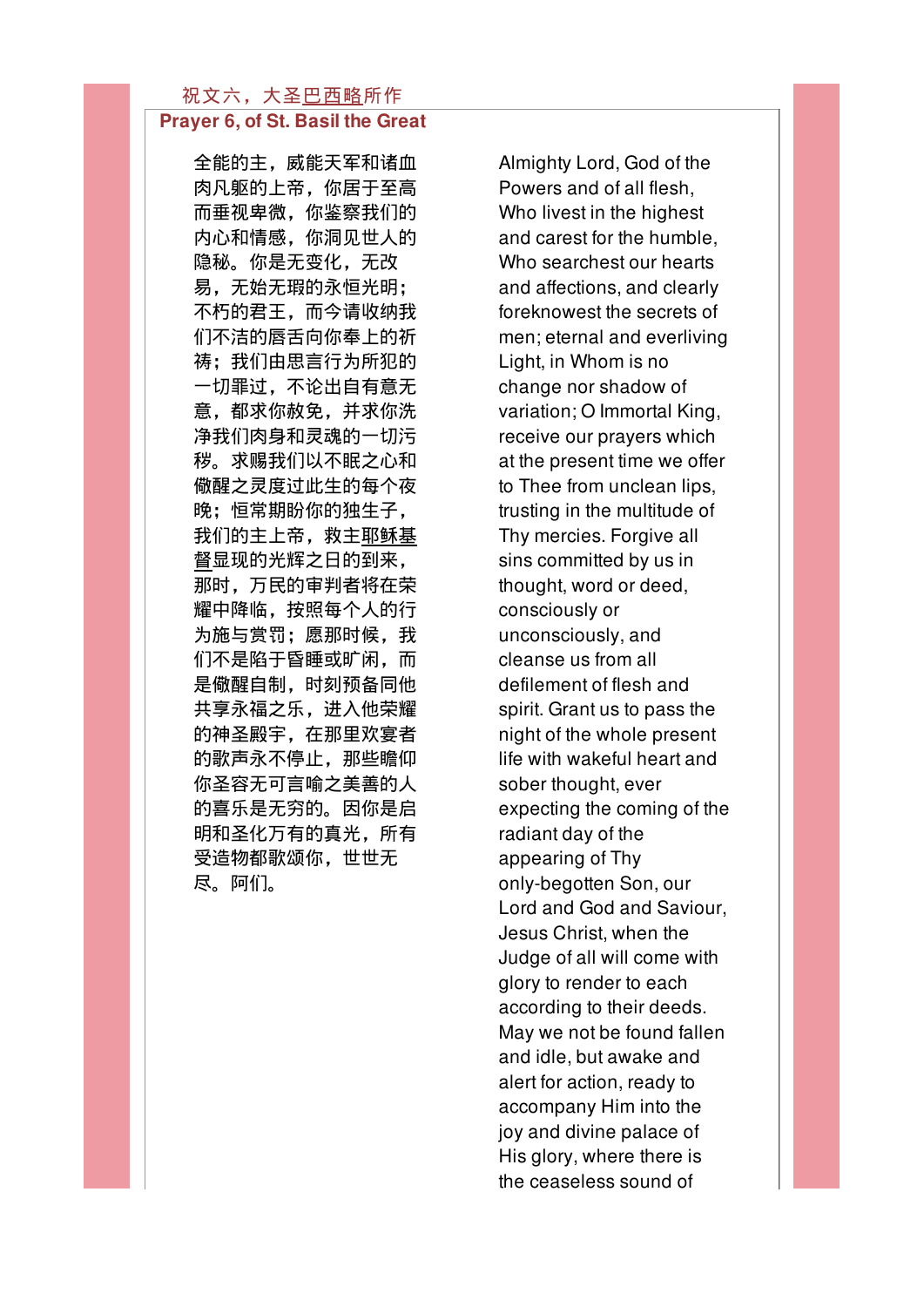#### 祝文七,大圣巴西略所作 Prayer 7, of St. Basil the Great

我们赞颂你,至高的上帝, 仁慈的主,你恒常对我们施 以无数伟大,不可测度,荣 耀而可敬畏的奇工妙化;你 恩赐我们安眠,好使我们由 疲惫中获得休憩,舒缓我们 肩负重担之肉躯的劳苦。我 们感谢你,因为你没有因我 们的罪孽将我们毁灭,却一 如既往地爱我们;当我们倒 卧在绝望中时,你扶持我们 复起,好能颂扬你的权能。 因此,我恳求你无可比拟的 圣善,光照我们悟性的眼 目,将我们的心灵从懈惰的 沉睡中唤醒:开启我们的口 舌,使之充满对你的赞美, 使我们能专心一意地歌颂和 宣认你──在万有中受万有 之荣赞的上帝──无始之 父,偕同你的独生子,及你 至圣至善,赋予生命的灵, 从今日到永远,世世无尽。 阿们。

We bless Thee, O most high God and Lord of mercy, Who art ever doing numberless great and inscrutable things with us, glorious and wonderful; Who grantest to us sleep for rest from our infirmities, and repose from the burdens of our much toiling flesh.We thank Thee that Thou hast not destroyed us with our sins, but hast loved us as ever, and though we are sunk in despair, Thou hast raised us up to glorify Thy power. Therefore we implore Thy incomparable goodness, enlighten the eyes of our understanding and raise up our mind from the heavy sleep of indolence; open our mouth and fill it with Thy praise, that we may be able undistracted to sing and confess Thee, Who art God glorified in all and by all, the eternal Father, with Thy only-begotten Son, and Thy all-holy and good and life-giving Spirit, now and ever, and to the ages of ages. Amen.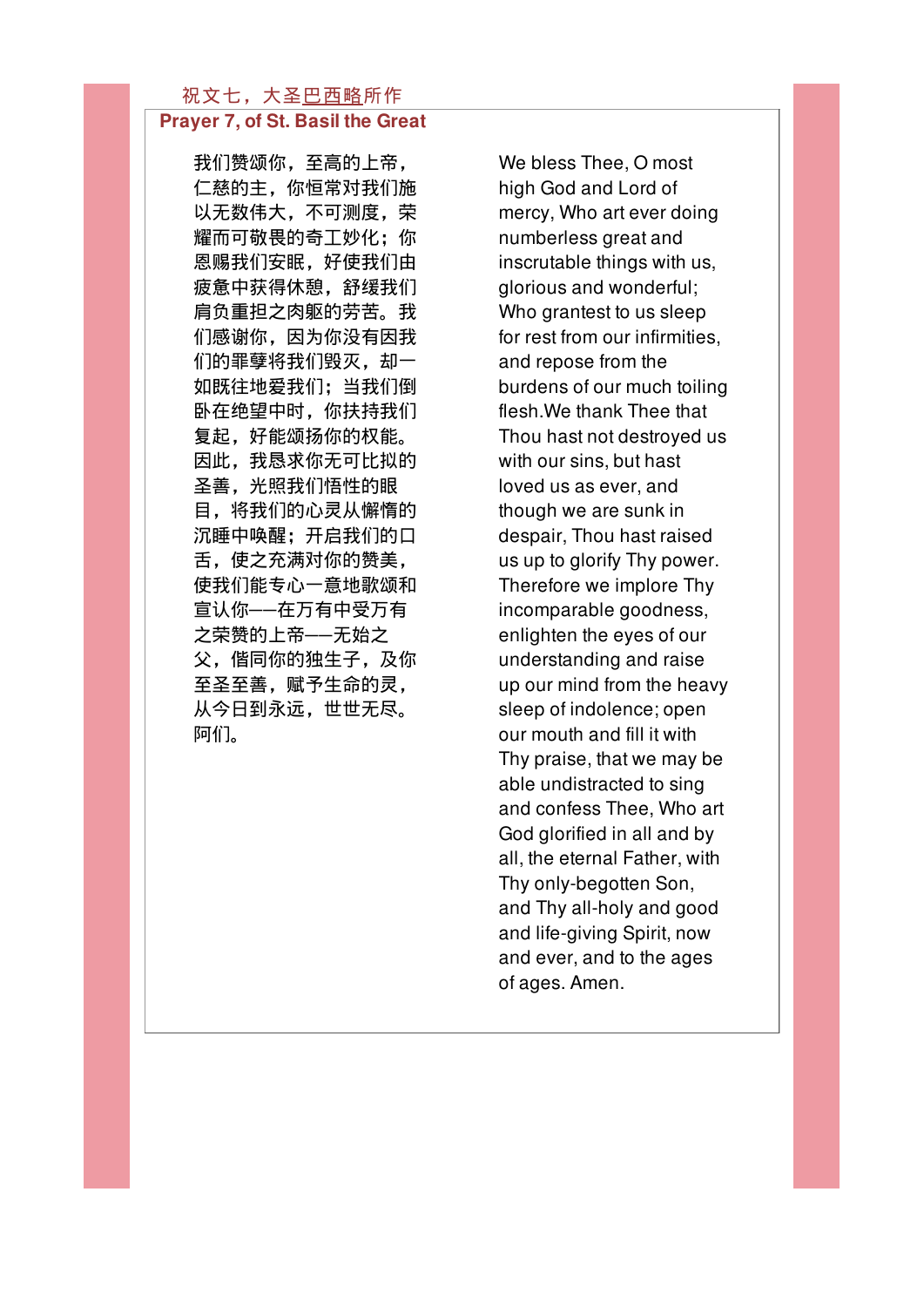#### 祝文八,子夜赞美圣母歌 Prayer 8, Midnight Song to the Most Holy Mother of God

圣母啊,我歌颂你的恩惠, 并求你向我的心灵施恩。请 教导我善行于基督诫命之 路。请坚固我,使我于赞美 声中保持儆醒,驱散绝望的 噩梦。我为罪孽的桎梏所束 缚,上帝之净配啊,请以你 的祈祷解救我。请日夜守护 我,驱逐那些攻击我的仇 敌。施生命之上帝的孕育 者,求你使因偏情而垂死的 我重获生气。不灭之光的生 养者,求你光照我昏昧的灵 魂。君宰的奇妙宫殿,求使 我成为上帝之灵的居所。医 治者的母亲,请治愈我灵魂 长年的私欲。请引导我走上 悔改之途,因我身陷于生命 的风暴。解救我免于永火、 毒虫和地狱。不要听凭我沦 为魔鬼的悦乐,尽管我确是 负罪累累。至洁无玷者啊, 求你将我更新,因我自幼在 昏愚的罪过中成长。求使我 远离一切苦难折磨,并为我 祈求万有的君宰。请恩赐我 得以偕同诸圣,共享天堂的 欢乐。至圣童贞女,请倾听 你无用之仆的呼声。至纯洁 者,求赐我激流的泪水,为 能涤净我灵魂的污秽。我向 你献上内心不断的叹息:圣 母啊,请向我敞开心扉,悦 纳我的祈祷事奉,并将其呈 奉于慈悯的上帝。超越了众 天使者,请提升我出离世间 的乱象。光明的孕育者,高 天的帐幕,请向我倾注属灵 的恩宠。至洁无玷者,我向 你举扬被不洁的罪孽所染污 的双手和唇舌,为能赞美 你。求你解救我脱离腐蚀灵

I sing thy grace, O Sovereign Lady, and pray to thee to grace my mind. Teach me to step right in the way of Christ's commandments. Strengthen me to keep awake in song and dispel the dream of despondency. Release me, bound with bonds of sin, O bride of God, by thy prayers. Guard me by night and also by day, and drive away my foes who defeat me. O Bearer of God, the Giver of Life, enliven me who am deadened by passions. O bearer of the unfailing Light, enlighten my blinded soul. O Marvellous Palace of the Master, make me a house of the Divine Spirit. O Mother of the Healer, heal the perennial passions of my soul. Guide me to the path of repentance, for I am tossed in the storm of life. Deliver me from eternal fire, from wicked war and from hell. Expose me guilty as I am of many sins. Renew me, grown old from senseless sins, O most Immaculate One. Present me untouched by all torments, and pray for me to the Lord of all. Grant me to receive the joys of Heaven with all the Saints. O most holy Virgin, hear the voice of thy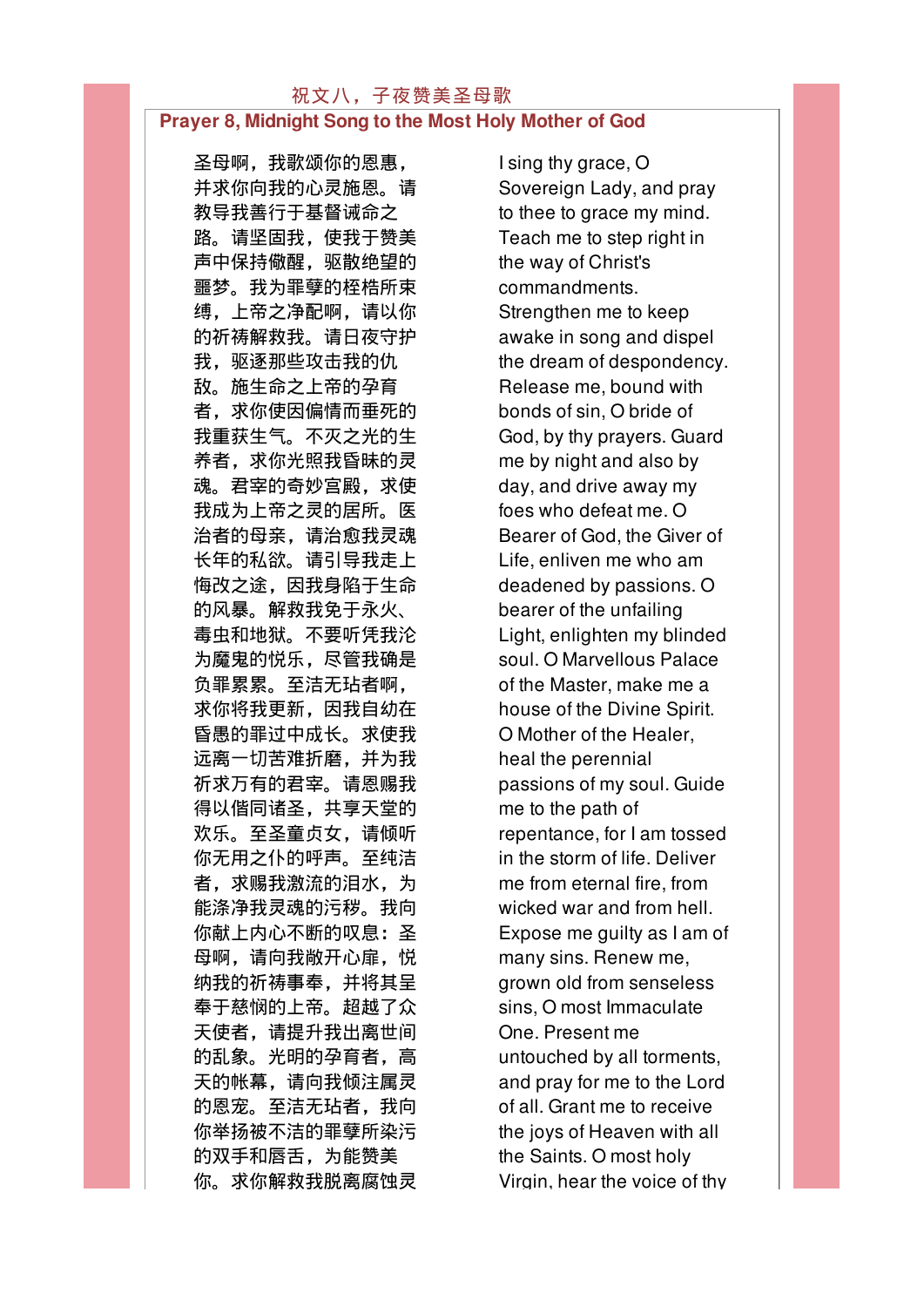## Prayer 9, to our Lord Jesus Christ

我至仁至慈的上帝,主耶稣 基督,因你伟大的爱,你降 临尘寰,成为血肉凡躯,以 拯救万民。我再次祈求你, 救主,以你的恩宠拯救我, 因为你若凭我的行为施救, 那就不复为恩赐,而成为理 所应当之事。诚然,因着无 穷无尽的慈悯和不可言喻的 仁爱,你──我的基督──曾 说:'凡信我的将要生活,永 不见死亡。'对你的信德将拯 救绝望者,看啊,我信赖 你!求你拯救我,因你是我 的上帝和创造者。我的上 帝,求你但看我的信德而非 行为,因为我的所作所为, 无一可以使我成义。但愿我 的信德可以成全我的行为, 愿此信德成为我的保障,愿 它使我脱离罪咎,愿它使我 成为你永恒荣耀的分享者。 圣言啊,不要让撒旦攫获 我,并得以自夸说:他从你 的手中,从你的羊栈中夺取 了我。基督我的救主,无论 我意愿与否,都请拯救我。 求你疾速降来,因我已濒于 毁灭。自我在母胎中时,你 就已经是我的上帝。主啊, 求赐我热爱你,一如我曾贪 爱罪恶;并使我不倦地事奉 你,一如我曾奴役于那欺骗 者撒旦。愿我以一生的岁月 侍奉你,我主上帝耶稣基 督,从今日到永远,世世无 尽。阿们。

My most merciful and all-merciful God, Lord Jesus Christ, through Thy great love Thou didst come down and take flesh to save all. And again, O Saviour, save me by Thy grace, I pray Thee, for if Thou shouldst save me for my works, this would not be grace or a gift, but rather a duty. Indeed, in Thy infinite compassion and unspeakable mercy, Thou O my Christ hast said: Whoever believes in Me shall live and never see death. If faith in Thee saves the desperate, save me, for Thou art my God and Creator. Impute my faith instead of deeds, O my God, for Thou wilt find no deeds which could justify me, but may my faith suffice for all my deeds. May it answer for and acquit me, and may it make me a partaker of Thy eternal glory. And may satan not seize me, O Word, and boast that he has torn me from Thy hand and fold. O Christ, my Saviour, whether I will or not, save me. Make haste, quick, quick, for I perish. Thou art my God from my mother's womb. Grant me, O Lord, to love Thee now as once I loved sin, and also to work for Thee without idleness, as I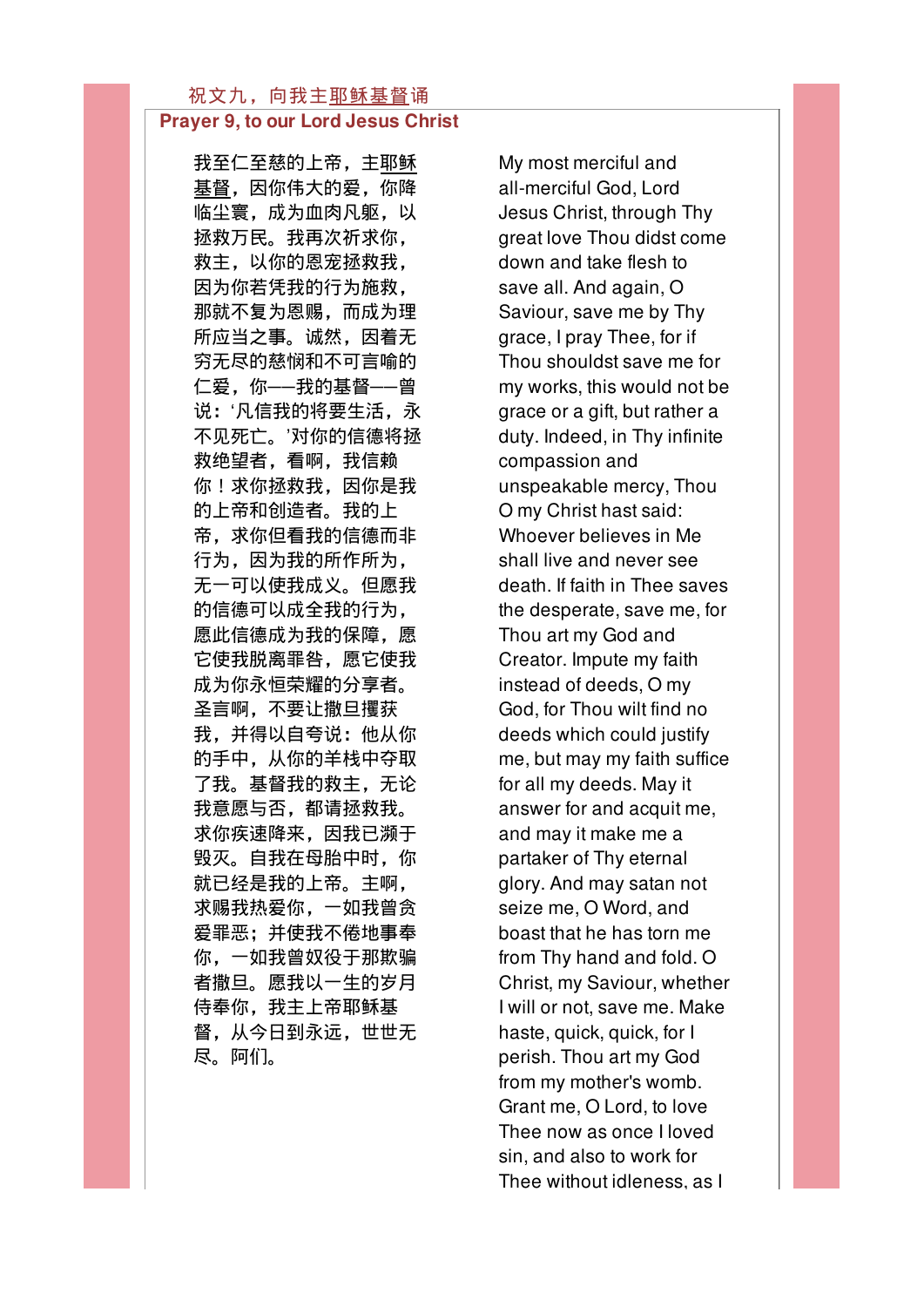#### 祝文十,向护守世人生命之天使诵 Prayer 10, to the Guardian Angel of Human Life

神圣的天使,我苦恼灵魂和 不幸生命的护守者,请勿遗 弃我这罪人,勿因我的失节 而远离我。勿容狡诈的恶魔 藉着我可朽肉躯的偏情而挟 制我。请坚固我软弱无力的 双手,引导我行走于得救之 路。上帝所遣之圣天使, 我 可怜的灵魂和肉躯的守卫与 保护者,请宽恕我一生中每 天给你带来的忧伤凌辱。如 若昨夜我曾身陷任何罪孽, 请护佑我今日不复再犯。保 全我免于仇敌的种种诱惑, 使我不因犯罪而招致上帝的 义怒。请为我祈求主,愿他 坚定我对他的敬畏,使我成 为堪当他圣善恩赐的仆役。 阿们。

O Holy Angel, interceding for my wretched soul and my passionate life, forsake me not, a sinner, nor shrink from me for my intemperance. Give no place for the subtle demon to master me through the violence of my mortal body. Strengthen my poor and feeble hand, and guide me in the way of salvation. O holy Angel of God, guardian and protector of my wretched body and soul, forgive me for all the insults I have given thee every day of my life, and for whatever sins I may have committed during the past night. Protect me during the present day, and guard me from every temptation of the enemy, that I may not anger God by any sin. And pray to the Lord for me, that He may strengthen me in His fear, and make me, His slave, worthy of His goodness. Amen.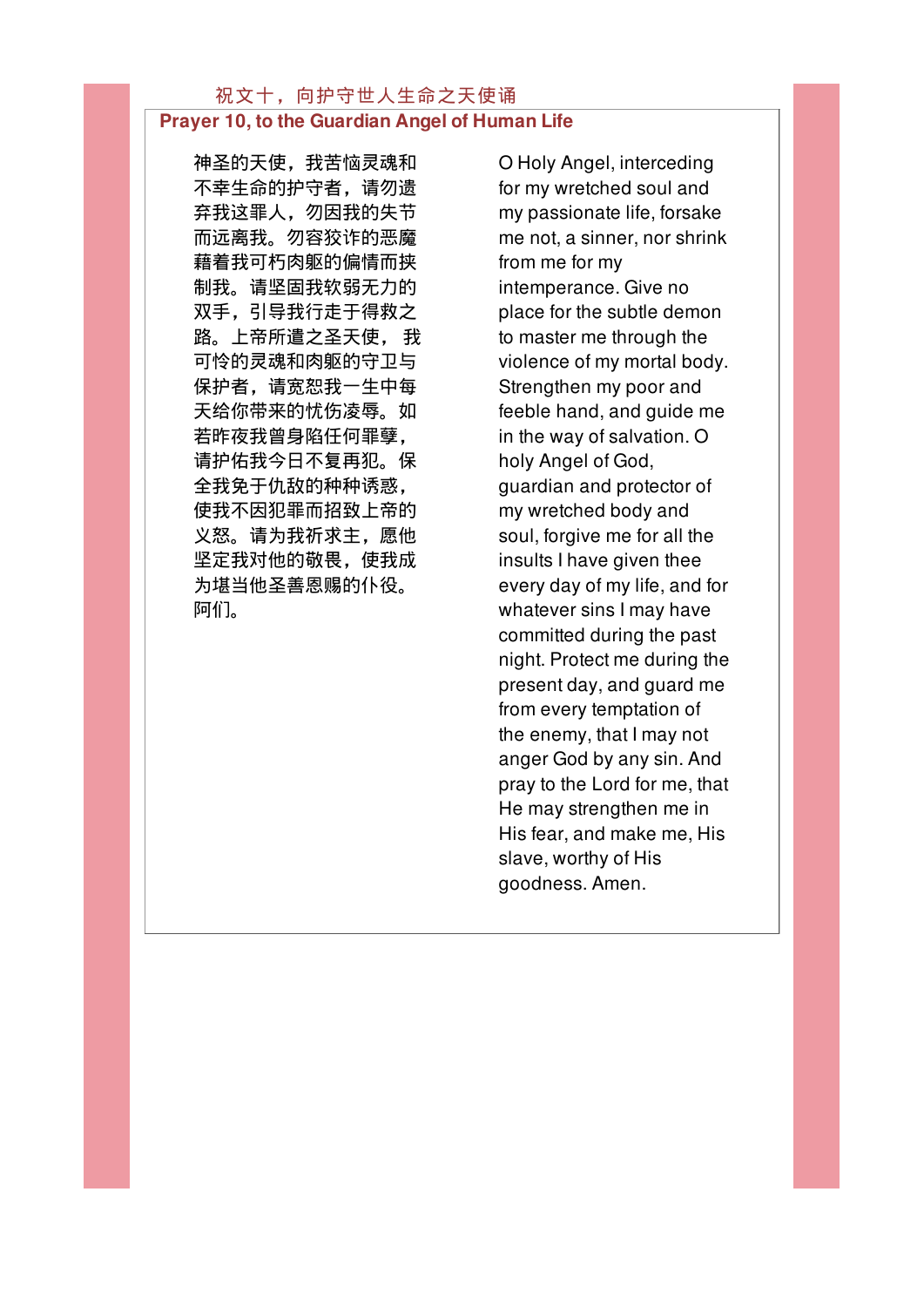## 祝文十一,向至圣诞神女诵 Prayer 11, to the Most Holy Mother of God

至圣诞神女,我的圣母,靠 托你神圣大能的祈祷,求你 将发自卑劣之心和暗昧之灵 的失望、善忘、昏愚、懈怠 及所有不洁,邪恶和亵渎的 思想从我──你微贱而不配 之仆──内驱散。又求你平 息我的偏情之火,因我确是 卑微可怜。请解救我脱离众 多邪恶烦恼的记忆和幻梦, 释放我于一切邪行;因你当 受称颂于万代,你的至尊之 名当受荣赞,世世无尽。阿 们。

My most holy Lady, Mother of God, by thy holy and all-powerful prayers banish from me, thy humble, wretched servant, despondency, forgetfulness, folly, carelessness, and all impure, evil and blasphemous thoughts out of my wretched heart and my darkened mind. And quench the flame of my passions, for I am poor and wretched, and deliver me from my many cruel memories and deeds, and free me from all their bad effects; for blessed art thou by all generations, and glorified is thy most honorable name to the ages of ages. Amen.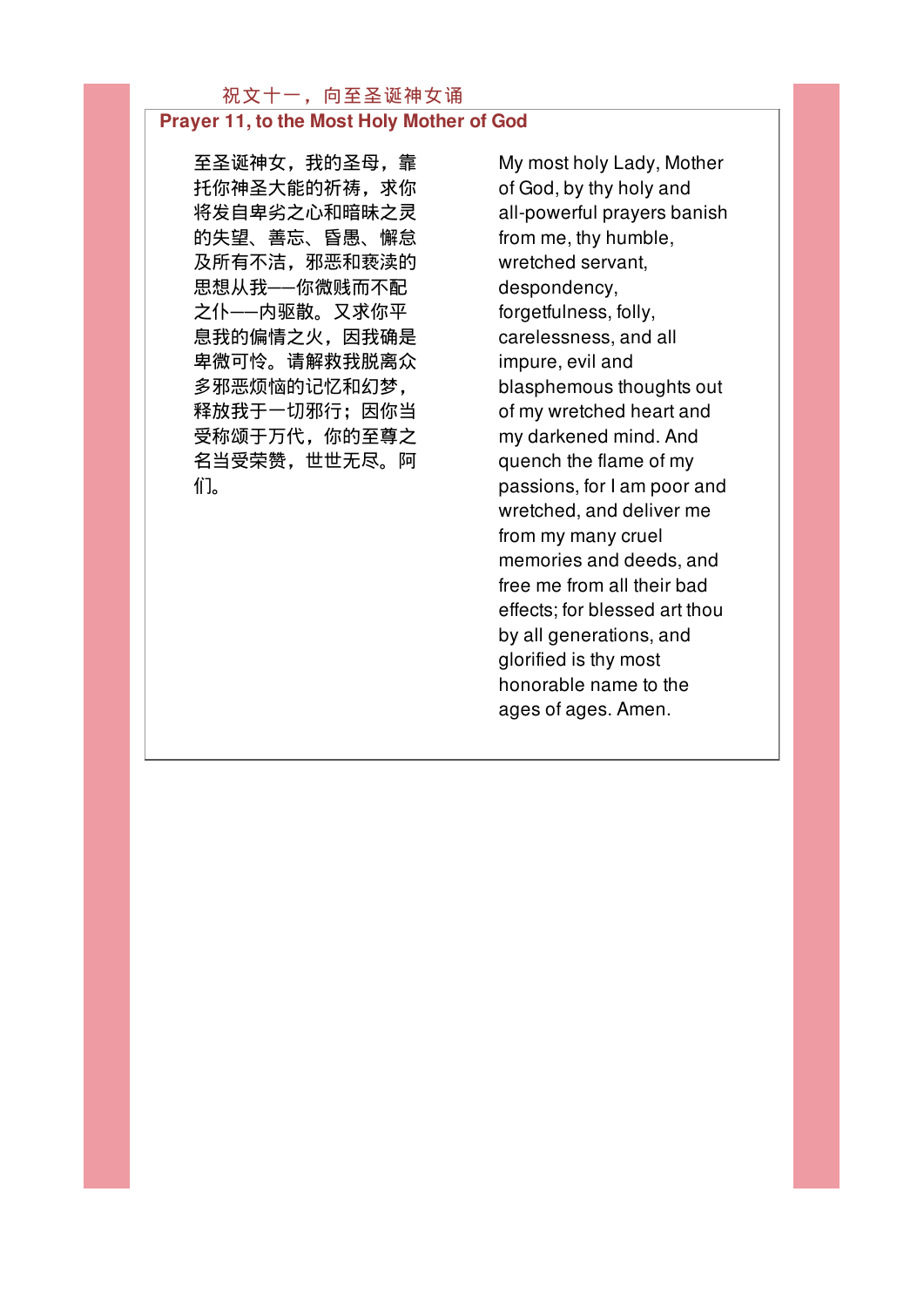## 圣母赞词

### Prayers to the Mother of God

庆哉,童贞诞神女,满圣宠 者玛利亚;主与你同在。你 在众女子中受赞颂,你胎之 果并受赞颂,因你诞生了我 们灵魂的救主。

上帝之母,我们投奔于你的 慈怀;至洁、至福者,在急 难中,请勿拒绝我们的祈 祷,但求解救我们于危难。

最荣耀的永贞童女,基督我 等上帝之母,请将我们的祈 祷呈奉于你的圣子──我众 之上帝,藉着你的转求,愿 他拯救我们的灵魂。

Virgin Mother of God, rejoice, Mary full of grace; the Lord is with thee. Blessed art thou among women, and blessed is the fruit of thy womb, for thou hast borne the Saviour of our souls.

Under thy tender compassion we run, O Mother of God, reject not our prayer in our trouble, but deliver us from harm, only pure, only blessed one.

Most glorious Ever-Virgin, Mother of Christ our God, present our prayer to thy Son and our God and pray that through thee He may save our souls.

## 向众圣天使诵 Prayer for Intercession to the Angelic Hosts

天使及总领天使之天军,请 为我罪人祈祷。

O Heavenly Hosts of holy Angels and Archangels, pray for us sinners.

## 向诸圣诵 Prayer for Intercession to all Saints

荣耀的众使徒,先知,殉道 者及诸圣,请为我罪人祈 祷。

O glorious Apostles, Prophets and Martyrs, and all Saints, pray for us sinners.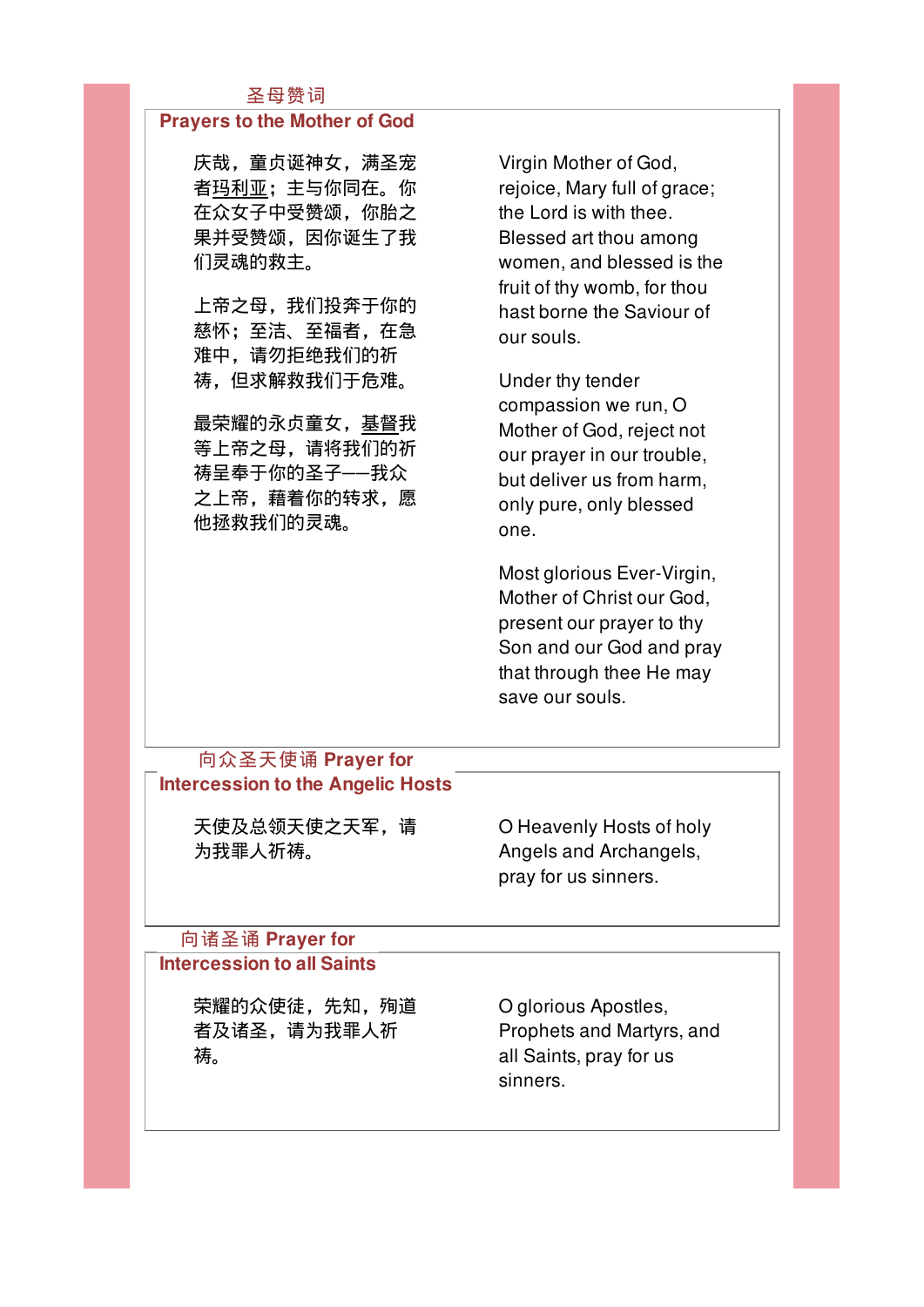## 向本名圣者诵 Prayerful Invocation to

## the Saint whose Name we bear

圣(某名),我满怀热忱向你 奔赴,因你是我灵魂迅疾的 援助者和代祷者。

Pray for me Saint … (name), for with fervour I come to thee, speedy helper and intercessor for my soul.

## 十字圣架圣颂

## The Troparion to the Cross

主啊,请拯救你的子民,并 降福你的嗣业。恩赐虔诚君 王克胜夷狄,并以你十字圣 架护佑你的会众。

O Lord, save Thy people and bless Thine inheritance. Grant victory over all enemies to Orthodox Christians and protect Thy people with Thy Cross.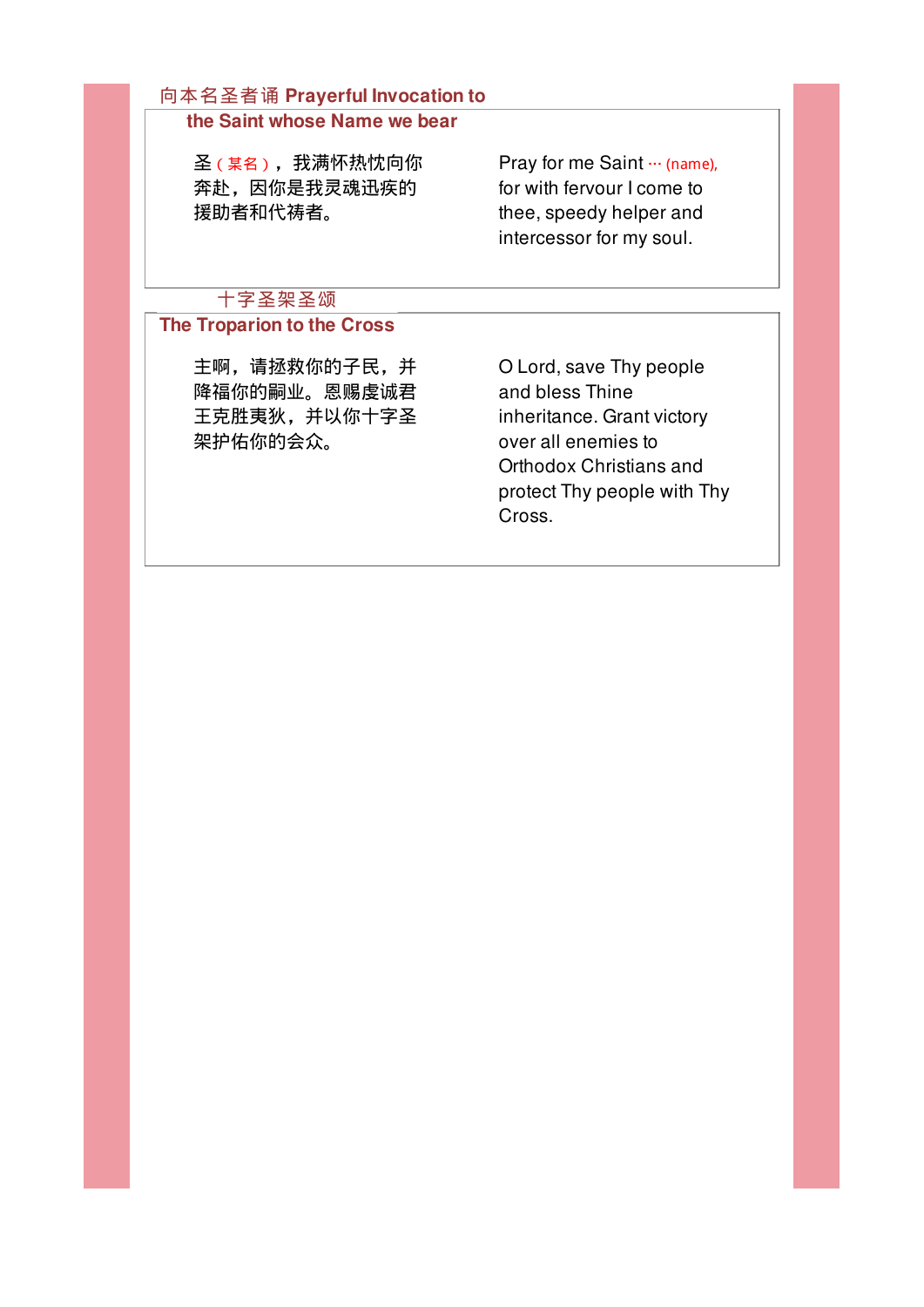#### 圣母赞词

称你为有福,确实是理所当 然的;永远蒙福,至洁无玷 的诞神女,我众上帝之母。 你的尊荣超越了革鲁宾;你 的荣耀远逾于塞拉芬;你无 瑕地诞生了上帝圣言;真正 的诞神女啊!我们颂扬你。

荣耀归于父及子及圣灵,从 今日到永远,世世无尽。阿 们。

求主怜悯。(三遍)

主耶稣基督,上帝之子,藉 着你至洁之母,我们可敬而 心怀上帝的众教父及诸圣的 祈祷,求你怜悯并拯救我们 众罪人。阿们。

It is truly meet and right to bless thee, the Ever-Blessed and Most Pure Virgin and Mother of our God. More honourable than the Cherubim, and incomparably more glorious than the Seraphim, thou who in virginity didst bear God the Word, thee, true Mother of God, we magnify.

Glory to the Father, and to the Son, and to the Holy Spirit, now and ever, and to the ages of ages. Amen.

Lord, have mercy. (3 times)

Lord Jesus Christ, Son of God, by the prayers of Thy most pure Mother and of our holy and God-bearing fathers and of all the Saints, have mercy on us and save us. Amen.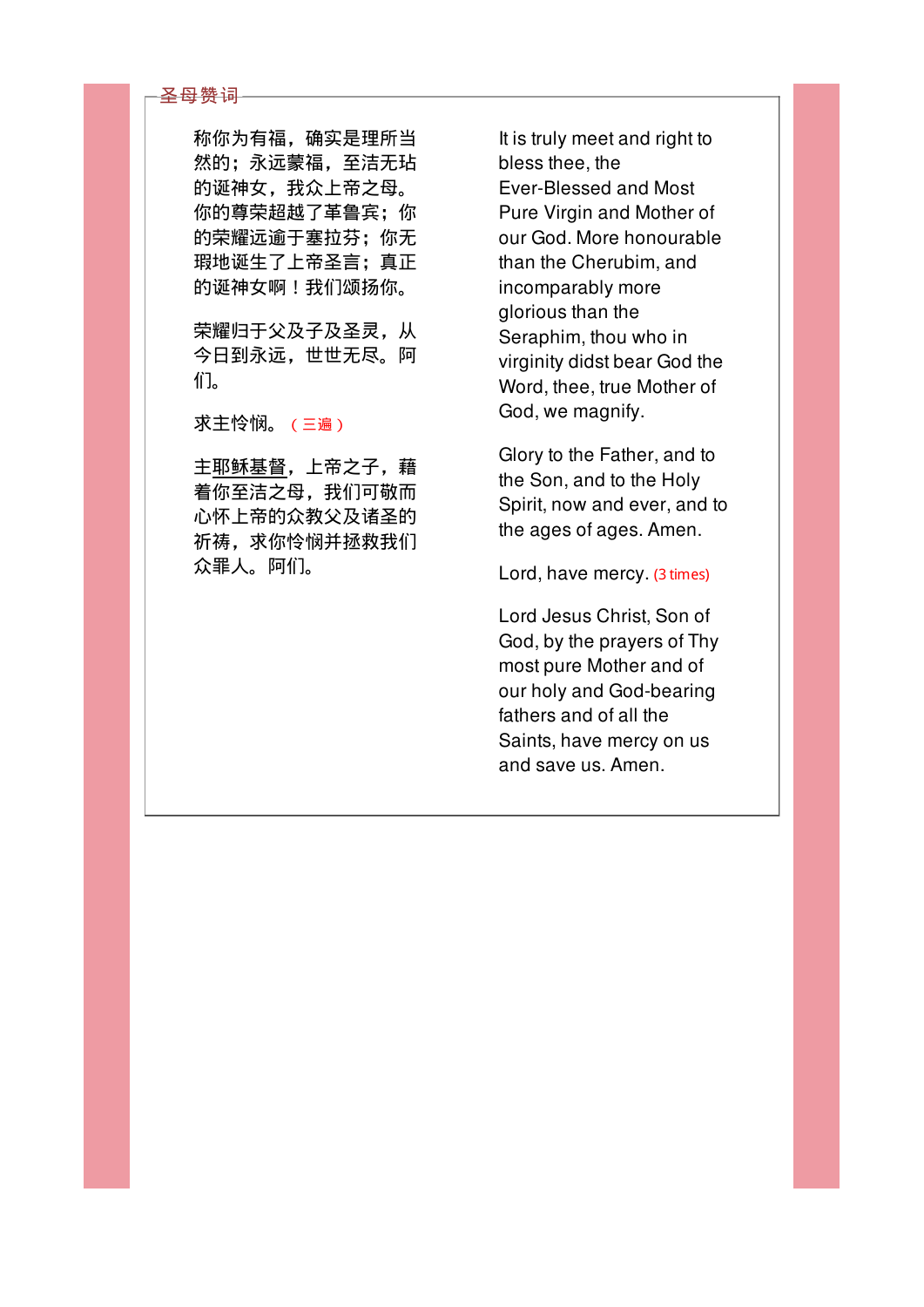#### 奥普钦那修道院长老的晨祷祝文 A Prayer of the Optina Elders \*\*

#### 至此晨祷完毕,可随意加诵以下 '奥普钦那修道院长老的晨祷祝 文'

主啊,求使今日我所遭遇的 一切,均能带给我灵性的宁 静。求赐我能全然听命于你 的圣意。

求你在此日的每时每刻,指 引扶助我于万事万物。对于 今日将会在我身上发生的一 切,都请你教导我以平静的 灵魂和坚定的信德去接纳, 因为万有无不臣服于 你的圣 意。

求你在我一切的言语行止中 引导我的思想和情感。在所 有的意外中,请提醒我不要 忘记凡事都是出自你的圣 意。

求使我公正明智地对待我所 遇见的每一个人,不要让任 何人因我而受到伤害或烦 扰。

主啊,请赐予我力量以忍耐 今日的劳苦,以及此日所要 发生的一切。请指引我的意 念,教导我祈祷,诚信,盼 望,忍耐,宽恕巴爱。阿 们。

At this concluding point of the morning prayers, the following optional prayer of the Optina Elders may be added:

O Lord, grant me strength to meet with serenity everything forthcoming today. Grant me to submit completely to Thy holy will. At every hour of this day guide and support me in all things. Whatsoever news may reach me in the course of this day, teach me to accept it with calmness and the conviction that all is subject to Thy holy will.

In all my words and actions direct my thoughts and feelings. In all unexpected occurances, do not let me forget that all is sent down by Thee. Teach me to deal straightforwardly and wisely with every member of my family, neither embarassing nor saddening anyone.

O Lord, grant me strength to endure the fatigue of the coming day and all the events that take place during it. Direct my will and teach me to pray, to believe, to hope, to be patient, to forgive and to love. Amen.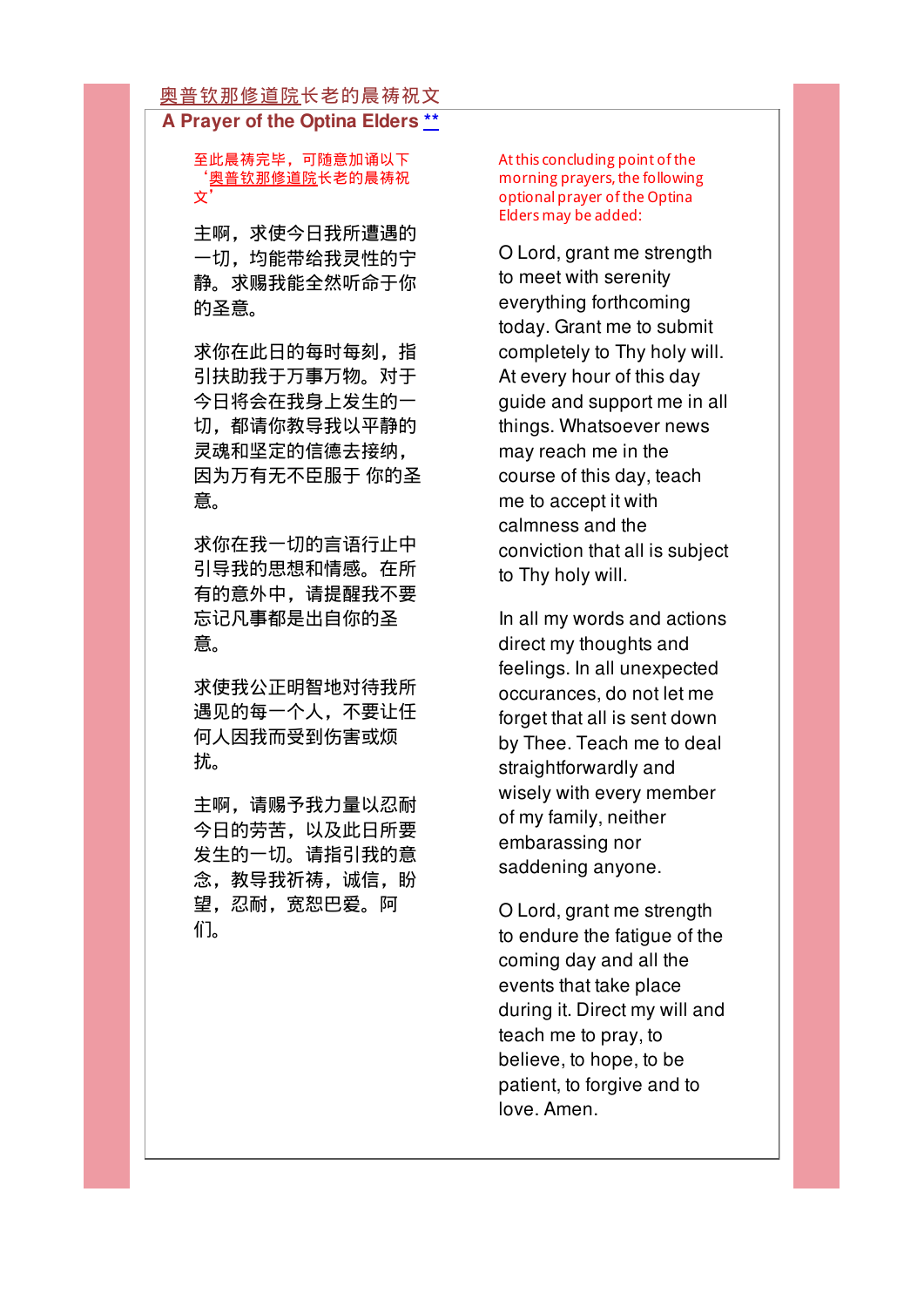#### 叙利亚的圣厄弗冷祝文

#### Prayer of St Ephraim the Syrian \*\*

在大斋期的平日(即周六和主日 之外)在晨祷和晚祷之后加诵叙 利亚的圣厄弗冷祝文:

主,我生命之君宰,勿许我 陷于懈惰,好奇,图权及空 谈之偏情。(叩拜)

但求赐节制,谦逊,忍耐及 爱慕之德于你的仆役。(叩 拜)

诚然,主我的君王,求赐我 认识自己的过犯,而非判断 我的弟兄;因赞颂归于你, 世世无尽。阿们。(叩拜)

#### 随后躬拜十二次,每次念:

上帝,洁净我罪人!

#### 随后再将以上祝文完整诵念一 遍,并叩拜一次:

主,我生命之君宰,勿许我 陷于懈惰,好奇,图权及空 谈之偏情。但求赐节制,谦 逊,忍耐及爱慕之德于你的 仆役。诚然,主我的君王, 求赐我认识自己的过犯,而 非判断我的弟兄;因赞颂归 于你,世世无尽。阿 们。(叩拜)

#### 最后诵以下诵句结束祈祷:

因我们诸圣教父的代祷,主 耶稣基督我们的上帝,求你 怜悯并拯救我们。阿们。

The following prayer is recited at the conclusion of the morning and evening prayers during Great Lent, excluding Saturdays and Sundays:

O Lord and Master of my life, drive away from me the spirit of idleness, despondency, ambition and idle talk. (Prostration).

But give rather the spirit of chastity, humility, patience and love to Thy servant. (Prostration).

Yea, O Lord and King, grant me to see mine own transgressions and not to judge my brother, for Thou art blessed unto ages of ages. Amen. (Prostration).

#### Then follow by twelve bows, each time saying:

God, clean me a sinner!

#### The whole prayer of St Ephraim is recited once again followed by one prostration at the end:

O Lord and Master of my life, drive away from me the spirit of idleness, despondency, ambition and idle talk. But give rather the spirit of chastity, humility, patience and love to Thy servant. Yea, O Lord and King, grant me to see mine own transgressions and not to judge my brother, for Thou art blessed unto ages of ages. Amen. (Prostration).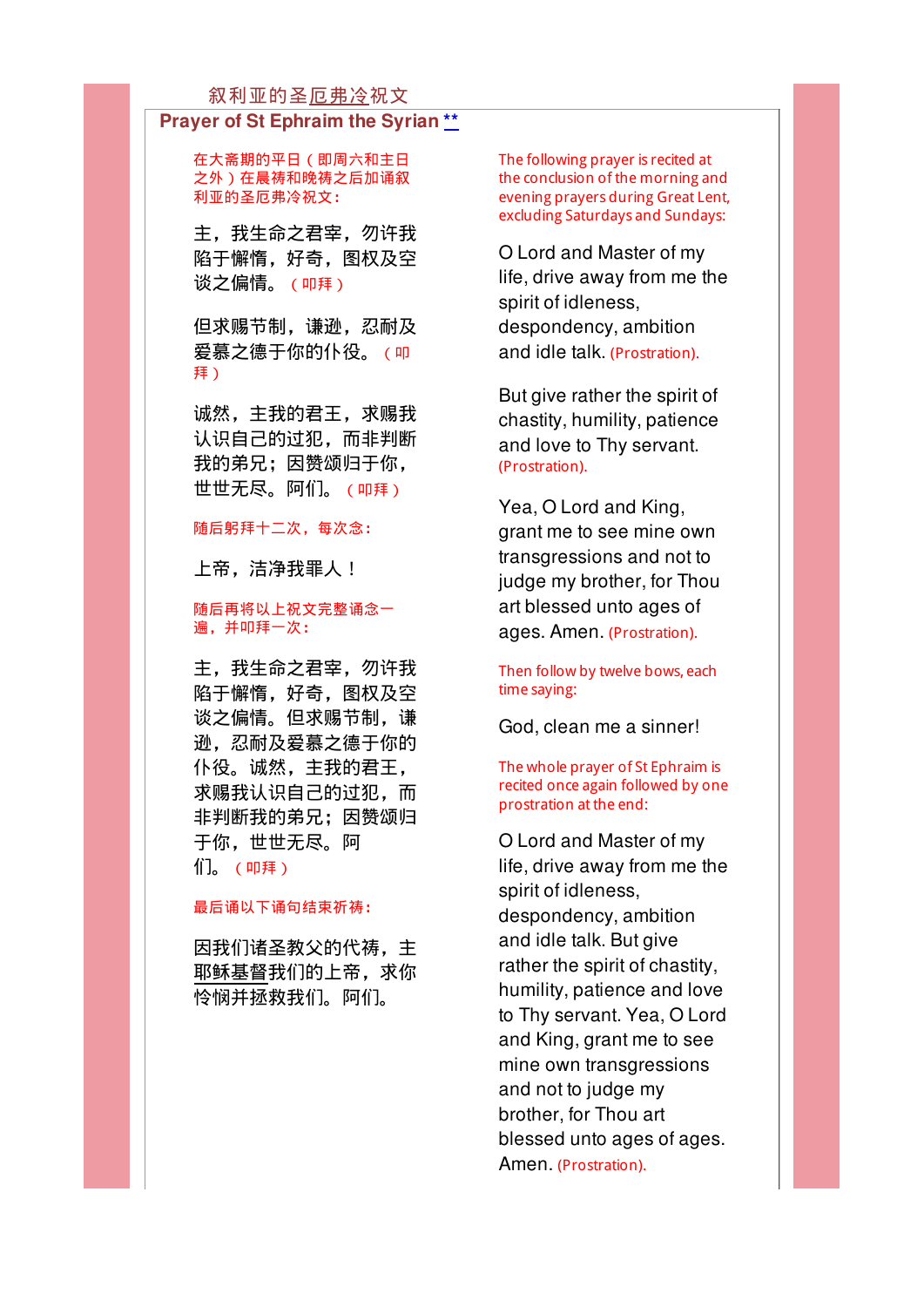以下纪念生者亡者的祷词是修道 者的日诵经课。平信徒可在晨祷 以后或日间随意加诵。

主耶稣基督我们的上帝,请 记念你永恒的慈悲和宽仁, 你因之降生成人,甘愿承受 十字架而 死,以拯救那些对 你怀有正信的人,并由死者 中复活,上升天庭, 坐于上 帝圣父之右,垂鉴全心呼求 你者卑微的乞求;而今求你 侧耳俯听我──你不堪之仆 的祈祷,我以此为灵性之 香,为了你的全体子民而将 其奉献给你。首先,请 垂念 你以自己的宝血所赢取的神 圣、大公、传自使徒的教 会。求你稳固并坚定她,使 之扩展增长,保全她于平安 祥和,永远不为地狱的权势 所摇俺。请平息教会内的 纷 争,挫败黑暗势力的阴谋, 停止国家的战乱;迅速地摧 毁并根除异端的兴起,以你 圣灵的能力打击它们,使之 归于乌有。 (叩拜)

主啊,求你拯救并怜悯正教 会的诸位宗主教,都主教, 总主教,主教;我们至福的 (此处纪念本自主或自治教 会的 首席主教:某地某名)我们最可 敬的(此处 纪念本教区主教:某 地某名)。以及众司祭,辅 祭,和全体你所按立,事奉 于教会,牧养你灵性羊群的 神职人员:藉着他们的祈 祷,也求你拯救并怜 悯我罪 人。 (叩拜)

主啊,求你拯救并怜悯我们 国家的元首,我国及各国执 掌权责的人,海陆空三军的 The following commemoration of the living and the departed is according to the monastic daily office. Non-monastics can add these prayers after the morning prayers or at some other time during the day.

Remember, O Lord Jesus Christ our God, Thy mercies and bounties which are from all eternity, and through which Thou didst become man and didst will to suffer crucifixion and death for the salvation of those who rightly believe in Thee, and having risen from the dead didst ascend into heaven, and sittest at the right hand of God the Father and regardest the humble entreaties of those who call upon Thee with all their heart: incline Thy ear, and hear the humble prayer of me, Thy worthless servant, as the fragrance of spiritual incense, which I offer to Thee for all people. And first remember Thy Holy Catholic and Apostolic Church, which Thou hast provided through Thy Precious Blood. Confirm, strengthen, extend, and increase her, and keep her in peace, and for ever proof against the power of hell. Calm the dissensions of the Churches, and foil the plans of the powers of darkness, dispel the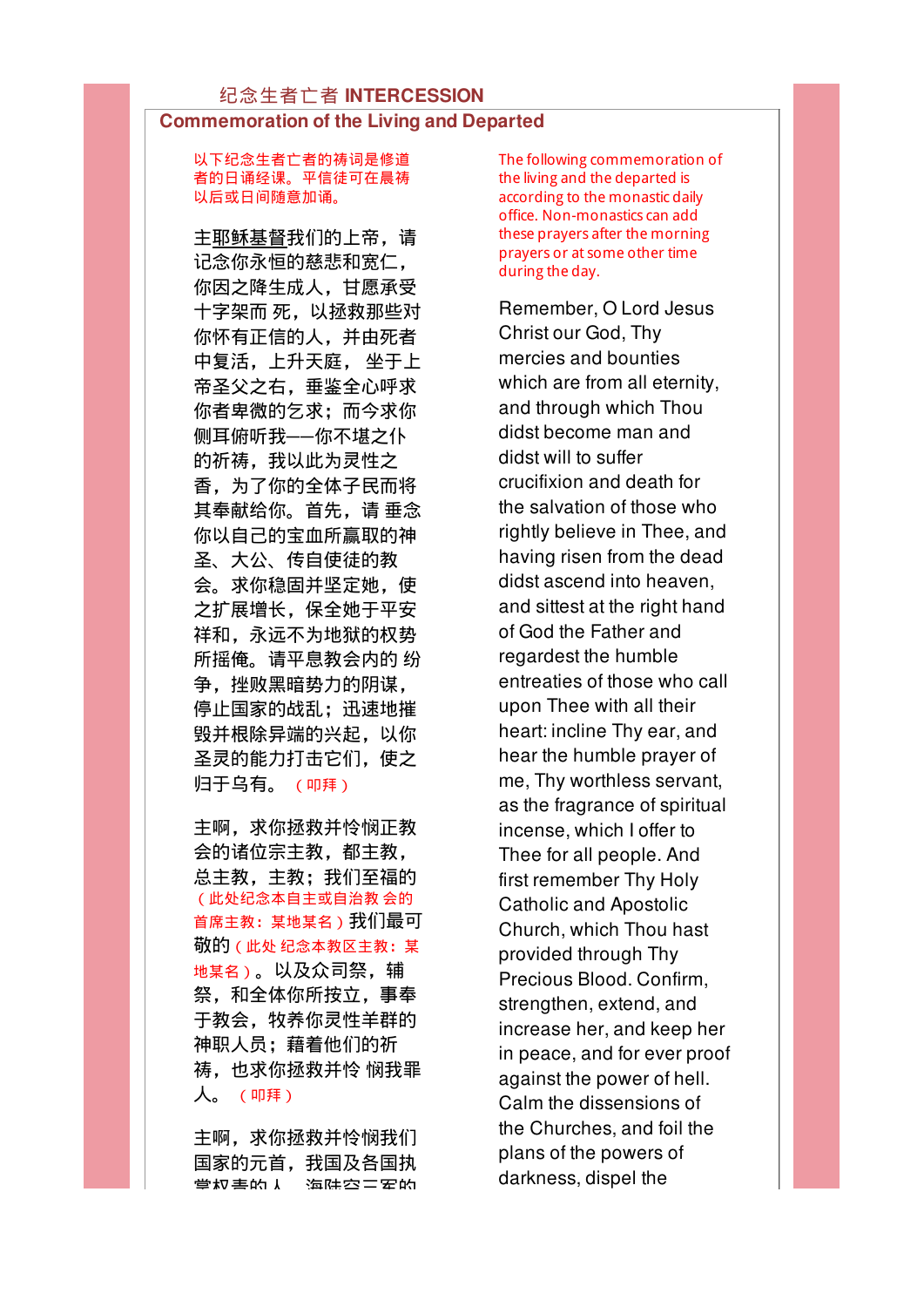## 为亡者的安息

#### For Those Departed in Sleep

主啊,求你纪念那些离开此 世的人:虔信正教的君王和 王后,王子和公主,正教会 的宗主教,都主教,总主 教,主教,司祭和辅祭,以 及那些侍奉于你的修道者, 教会内的平信徒,各教堂和 修道院蒙福的建造者;求赐 他们偕同诸圣安息于你永恒 的居所。 (叩拜)

Remember, O Lord, those who have departed from this life, Orthodox kings and queens, princes and princesses, Orthodox Patriarchs, Metropolitans, Archbishops and Bishops, Priests and Deacons and those who have served Thee in the Monastic State, and the laity of the Church, and the blessed founders of all Churches and monasteries, and grant them rest with the Saints in Thy eternal dwellings. Bow.

#### 为已故的双亲 Prayer of Rememberance for Parents Departed in Sleep

主啊,求你纪念你已故的仆 婢,我的父母(某名),以及 我所有已故的亲人;请赦免 他们一切有意无意的过犯 , 求赐他们天国和你永生之福 的欢乐。 (叩拜)

Remember, O Lord, the souls of Thy servants who have departed in sleep, my parents (names), and all my relatives according to the flesh; forgive them every transgression, voluntary and involuntary; grant them the Kingdom and a part in Thy eternal joys, and the delight of Thy blessed and everlasting life. Bow.